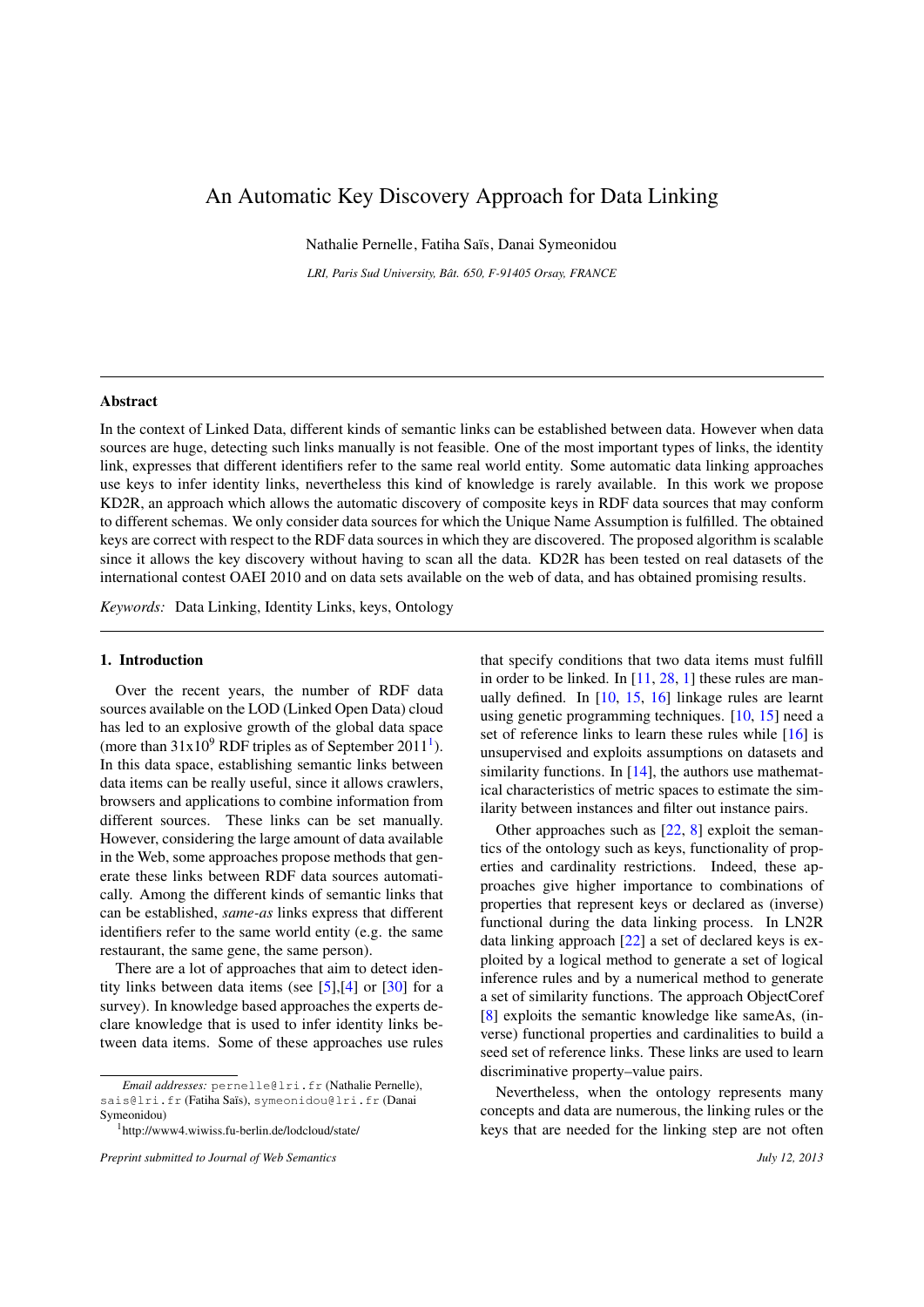available and cannot easily be specified by a human expert. Therefore, we need methods that discover them automatically from the data. Moreover, to the best of our knowledge, the approaches that focus on key discovery [\[2,](#page-20-6) [25\]](#page-21-6) or learning linking rules [\[16,](#page-21-3) [10,](#page-20-4) [15\]](#page-21-2) in the semantic Web community use either labeled data to learn the rules [\[10,](#page-20-4) [15\]](#page-21-2) or assume that different URIs refer to different world entities (Unique Name Assumption –UNA) [\[16,](#page-21-3) [25\]](#page-21-6). If we consider the overall Linked Open Data cloud (LOD), the UNA is obviously not satisfied, since we can find two different URIs that refer to the same entity. However, it is not uncommon that some datasets considered separately fulfill the UNA. It can be assumed at least for all the datasets generated from relational databases and those created in a way to avoid duplicates like [\[26\]](#page-21-7). Recently, W3C has announced the recommendation  $R2RML<sup>2</sup>$  $R2RML<sup>2</sup>$  $R2RML<sup>2</sup>$  as a language for expressing customized mappings from relational databases to RDF datasets. R2RML allows to use primary keys to generate distinct URIs. This will lead to build datasets where the UNA is fulfilled.

When data are heterogeneous, the key discovery problem becomes much more complex. Hence, syntactic variations or errors in literal values may lead to miss keys or to discover erroneous ones. Furthermore, in the semantic Web context, RDF data may be incomplete and asserting the Closed World Assumption (CWA), i.e. what is not currently known to be true is false, as it is proposed in [\[2\]](#page-20-6), may not be meaningful. Hence, discovering keys on incomplete information needs the use of heuristics to interpret the absence of information.

In this paper, we present an extension of KD2R [\[27\]](#page-21-8), an automatic approach for key discovery in RDF data sources that conform to OWL ontologies. We aim to discover keys that are composed of several properties. Indeed, non composite keys (e.g. ISBN for books or SSN for persons) are rare in real data. Furthermore, we focus on the discovery of keys that are valid against the considered data. Unlike [\[2\]](#page-20-6), in this work we do not aim to discover pseudo-keys, that are properties for which some instances are allowed to have the same values.

Like [\[2,](#page-20-6) [25\]](#page-21-6), KD2R discovers keys from datasets where the UNA is fulfilled in each of its data sources. As for the Open World Assumption (OWA), KD2R may use either a pessimistic or an optimistic heuristic to interpret the absence of information. In [\[27\]](#page-21-8), we have defined a first algorithm to compute keys when both heuristics can be applied. In this paper we propose a scalable algorithm which is based on the use of an optimistic heuristic.

Unlike the approach that we have presented in [\[27\]](#page-21-8). in case of different data sources that conform to distinct ontologies we use ontology alignment tools that create mappings between the ontology elements (see [\[19\]](#page-21-9) for a recent survey on ontology alignment). These mappings will be used to obtain keys that are valid in all the data sources.

To avoid scanning all the data, KD2R discovers first maximal non keys (i.e., a set of properties having the same values for several instances) before inferring the keys. In addition to this, KD2R exploits key inheritance between classes in order to prune the non key search space.

The approach has been implemented and evaluated on five different datasets. To evaluate the quality of the discovered keys, they have been used in a linking process on benchmark datasets. The results that are obtained by LN2R using KD2R keys showed that the use of keys has led to infer more relevant identity links than the ones found when keys were not used. Furthermore, KD2R has been applied on DBpedia data and it has shown that it can scale to millions of triples.

The remainder of this paper is organized as follows. We first describe the data and the ontology model in Section [2](#page-1-1) and formalize the problem in Section [3.](#page-2-0) We present the KD2R approach in Section [4](#page-3-0) and the key discovery algorithms in Section [5.](#page-5-0) Then, in section [6,](#page-11-0) we present the optimistic algorithm of key discovery. After that, we present the experiment results in Section [7.](#page-11-1) We conclude our presentation with an overview of related work (Section [8\)](#page-18-0) and concluding remarks (Section [9\)](#page-20-7).

## <span id="page-1-1"></span>2. Ontology and Data Model

We consider  $RDF<sup>3</sup>$  $RDF<sup>3</sup>$  $RDF<sup>3</sup>$  data sources, each conforming to an  $\text{OWL}^4$  $\text{OWL}^4$  ontology. The Web Ontology Language (OWL) allows to declare classes and (data or object) properties which can be organized in a hierarchy using the subsumption relation. A set of constraints can also be declared in the ontology. In Figure [1,](#page-2-1) we present a part of DBpedia ontology concerning restaurants (name space  $db^5$  $db^5$ ). The class  $db$ :*Restaurant* is described by its name, its telephone number, its address and finally the city and the country where it is located. The class *db*:*Restaurant* is a subclass of the class *db*:*Building*.

OWL2 allows us to express keys for a given class: a key *hasKey*  $(CE(open_1, \ldots, open_n)$   $(dpe_1, \ldots, dpe_n))$ 

<span id="page-1-0"></span><sup>2</sup><http://www.w3.org/TR/r2rml/>

<span id="page-1-2"></span><sup>3</sup><www.w3.org/RDF>

<span id="page-1-3"></span><sup>4</sup><http://www.w3.org/TR/owl2-overview>

<span id="page-1-4"></span><sup>5</sup><http://dbpedia.org/ontology/>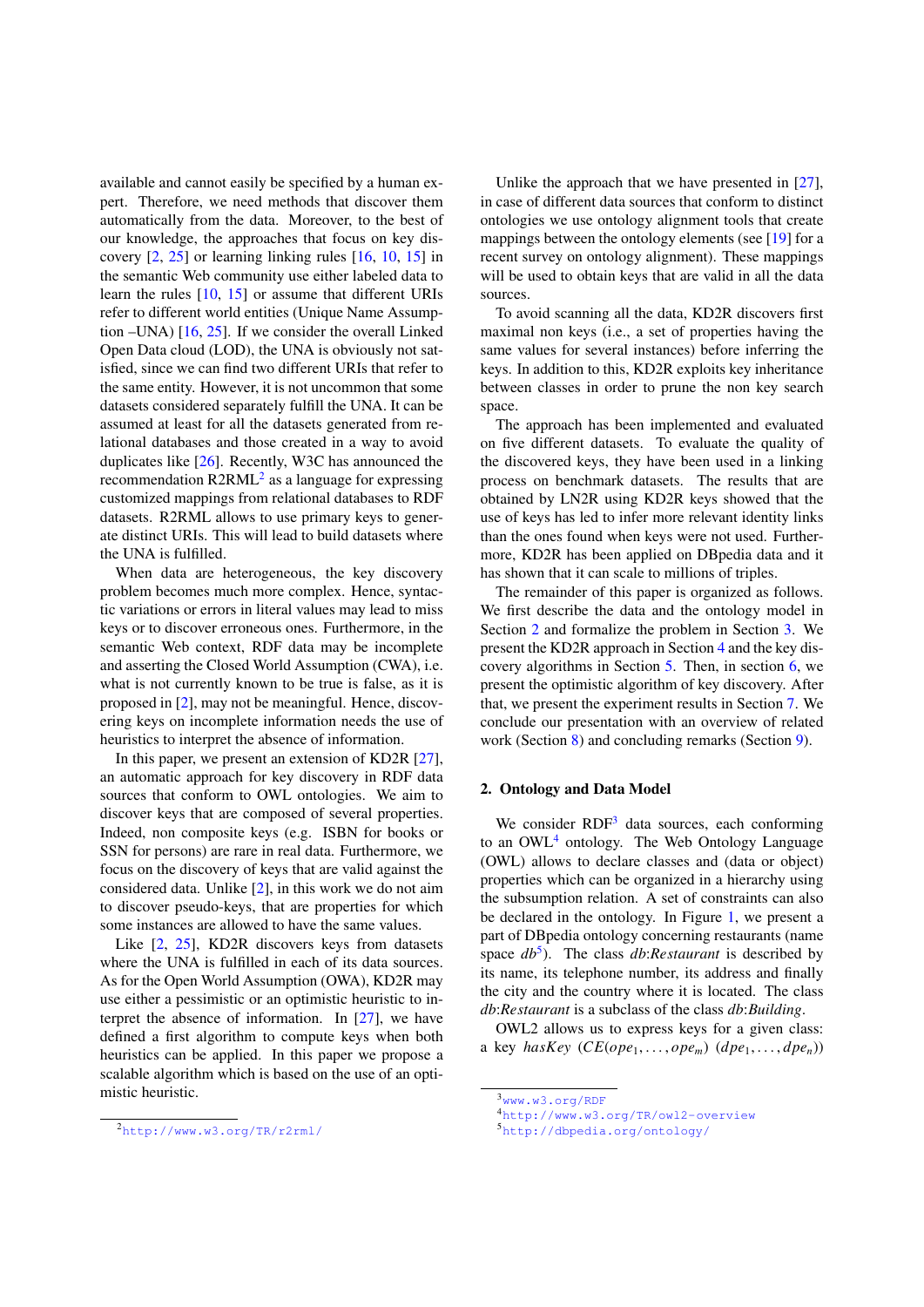<span id="page-2-1"></span>

Figure 1: A small part of DBpedia ontology for the restaurants

states that each instance of the class expression *CE*[6](#page-2-2) is uniquely identified by the object property expressions  $ope_i$  and the data property expressions  $dpe_j$ . This means that there is no couple of distinct instances of *CE* that shares values for all the object property expressions  $ope_i$  and all the data property expressions  $dpe_j$ . An ObjectProperty Expression is either an ObjectProperty or Inverse ObjectProperty. The only allowed data property expression is a dataTypeProperty.

For example, we can express that the property expression {*db*:*address*} is a key for the class *db*:*Restaurant* using *hasKey*(*db*:*Restaurant*(()(*db*:*address*)).

An RDF data source contains a set of class instances described by a set of class facts and property facts. Henceforth, we will use the relational notation:  $C(X)$ is used to express that *X* is an instance of *C* and  $p(X, Y)$ expresses that the couple  $(X, Y)$  is an instance of  $p$ .

We assume that OWL entailment rules [\[18\]](#page-21-10) are applied on the RDF facts.

For example, the RDF source *s*1 contains the RDF descriptions of four *db*:*Restaurant* instances.

| Source $s1$ :                                                           |
|-------------------------------------------------------------------------|
| $db:$ Restaurant(r1), $db:$ name(r1," Arzak"), $db:$ city(r1, c1),      |
| $db: address(r1," 800$ Decatur Street"), $db: country(r1," S pain")$ ,  |
| $db:$ Restaurant(r2), $db:$ name(r2," Park Grill"), $db:$ city(r2, c2), |
| $db: address(r2," 11$ North Michigan Avenue"),                          |
| $db$ :country(r2, "USA"),                                               |
| $db:$ Restaurant(r3), $db:$ name(r3," Geno's Steaks"),                  |
| $db: country(r3," USA''), db: telephone(r3," 884 - 4083''),$            |
| $db:telephone(r3." 884-4084''), db: address(r3." 35cedar Avenue''),$    |
| $db:$ Restaurant(r4), $db:$ name(r4," joy Hing"), $db:$ city(r4, c4),   |
| $db: address(r4." 265 Hennessv Road''), db: country(r4." China'')$      |
|                                                                         |

#### <span id="page-2-0"></span>3. Problem Statement

Keys express combinations of properties that uniquely identify each instance. For this reason, keys are commonly used in data linking approaches [\[22,](#page-21-5) [17,](#page-21-11) [28\]](#page-21-1) to infer identity links between instances.The keys are rarely available and not obvious to be declared by a human expert. In this paper, we focus on the automatic discovery of composite keys from data sources where information can be incomplete. We are interested in discovering keys that are valid in several data sources. A key is considered as valid in a data source if, for all pairs of distinct instances, there exists at least a value of a property expression belonging to the key that is different. However, when the UNA is not fulfilled, we cannot be sure if two instances are distinct or not. Hence, it is not obvious to distinguish the following two cases: (i) redundant property values describing data items that refer to the same real world entity and (ii) redundant property values describing data items that refer to two distinct real world entities, i.e. these values instantiate a property expression(s) that is (are) not a key.

Example: Consider an additional instance  $db:$ *Restaurant*( $r5$ ), in the source s1, with the same value for the property  $db$ :*name*( $r5$ ," Geno's Steaks")<br>as  $r3$ . If the UNA is not fulfilled, the probability for as *r*3. If the UNA is not fulfilled, the probability for the property *db*:*name* to be a key will depend on the probability of *r*3 and *r*5 to refer to the same restaurant.

Since we are interested in the discovery of valid keys, we only consider data sources where the UNA is fulfilled.

The data sources may not be described using the same ontology. This is why we assume equivalence mappings between classes and properties that are declared or computed by an ontology alignment tool. If we consider that all the data sources are united in a single data source (under an integrated ontology), the UNA would be no longer guaranteed. Therefore, we tackle the problem

<span id="page-2-2"></span><sup>6</sup>We consider only the class expressions that represent OWL classes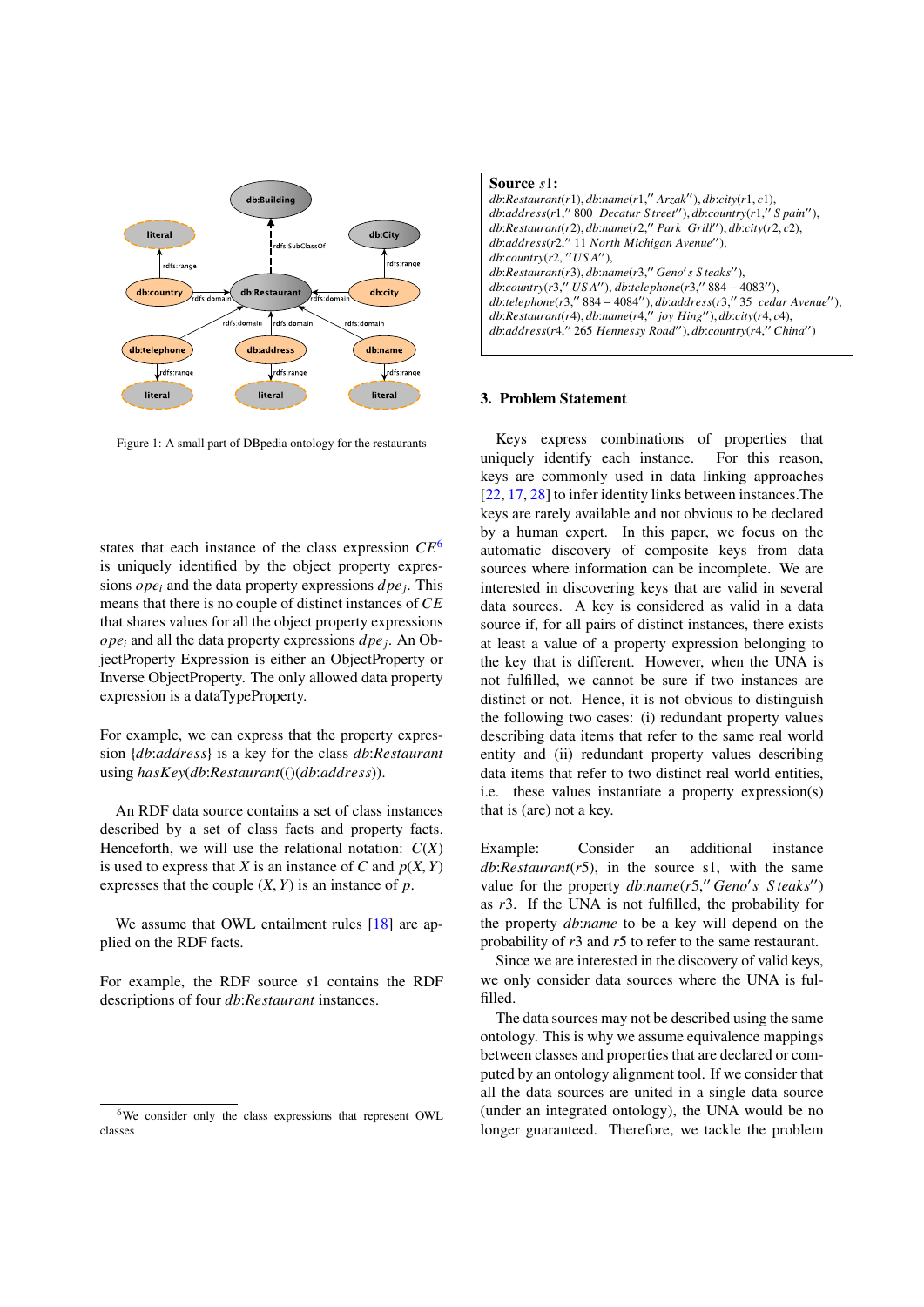where the keys are first discovered in each data source and then merged according to the given mapping set.

Let  $s_1$  and  $s_2$  be two RDF data sources that conform to two OWL ontologies  $o_1$ ,  $o_2$  respectively.

We consider in each data source  $s_i$  the set of instantiated property expressions  $Pe_i = \{pe_{i1}, pe_{i2}, \ldots, pe_{iN}\}.$ Let  $C_i = \{c_{i1}, c_{i2}, \ldots, c_{iL}\}\$  be set of classes of the the ontology  $o_i$ . Let  $M$  be the set of equivalence mappings between the elements (property expressions or classes) of the ontologies  $o_1$  and  $o_2$ . Let  $\mathcal{P}e_{1c}$  (resp.  $\mathcal{P}e_{2c}$ ) be the set of properties of  $\mathcal{P}e_1$  (resp. of  $\mathcal{P}e_2$ ) such that there exists an equivalence mapping with a property of  $Pe<sub>2</sub>$ (resp. of  $\mathcal{P}e_1$ ).

The problem of key discovery that we address in this work is defined as follows:

- 1. for each data source  $s_i$  and each class  $c_{ij} \in C_i$  of the ontology  $o_i$ , such that it exists a mapping between a class  $c_{ij}$  and a class  $c_{ks}$  of the other ontology  $o_k$ , discover the parts of  $Pe<sub>i</sub>$  that are keys in the data source *s<sup>i</sup>*
- 2. find all the parts of  $Pe<sub>ic</sub>$  that are keys for equivalent classes in the two data sources  $s_1$  and  $s_2$  with respect to the property mappings in M.

#### <span id="page-3-0"></span>4. KD2R: Key Discovery approach for Data Linking

Given two RDF data sources and two domain ontologies, KD2R aims at finding automatically keys for each instantiated class of each ontology of each considered data source. The obtained keys are then merged in order to find keys that are valid in all the considered data sources.

In this section, we will introduce some preliminary definitions and then we will present an overview of KD2R approach.

#### <span id="page-3-1"></span>*4.1. Keys, Non Keys and Undetermined Keys*

We consider that a set of property expressions is a *key* (*c.f.* definition 1) for a class if for all pairs of distinct instances of this class, there exists a property expression in this set such that all the values are distinct (objects or literal values). We consider that a set of property expressions is a *non key* (*c.f.* definition 2) for a class if there exist two distinct instances of this class that share the same values for all the property expressions of this set.

Since real RDF data sources might contain descriptions that are incomplete, some combinations of property expressions are neither keys nor non keys. More precisely, a set of property expressions is called an *undetermined key* (*c.f.* definition 3) for a class if it is not a non key and there exist two instances of the class such that the instances share the same values for a subset of the property expressions. The remaining property expressions are unknown for at least one of the two instances.

Distinguishing undetermined keys from keys and non keys allows us to use them in different ways. Using a pessimistic heuristic, the property for which no value is given can take all the values that appear in the data source. Therefore, the undetermined keys will not be considered as keys. Using an optimistic heuristic, the not given property values are different from all the values that appear in the data source for this property. This leads to consider the undetermined keys as keys. These undetermined keys can be validated by a human expert. Indeed, it allows a system to propose to the expert all the candidate keys that can be valid regarding to the dataset(s).

Let *s<sub>i</sub>* be an RDF data source that conforms to an OWL ontology *o<sup>i</sup>* and is under the UNA.

*Definition 1.* – **Key**. A set of property expressions  $k_{s_i,c} = {pe_1, \ldots, pe_n}$  is a key for the class *c* in *s<sub>i</sub>* if:

$$
\forall X \ \forall Y \ ((X \neq Y) \land c(X) \land c(Y)) \Rightarrow
$$
  
\n
$$
\exists pe_j \ (\exists U \ \exists V \ pe_j(X, U) \land pe_j(Y, V)) \land
$$
  
\n
$$
(\forall Z \ \forall W \ \neg (pe_j(X, Z) \land pe_j(Y, W) \land (Z = W)))
$$

We denote  $K_{s_i,c}$  the set of keys of the class  $c$  w.r.t the data source *s<sup>i</sup>* .

*Example*. {db:address}  $\in$   $K_{s1.db:Result}$  since the addresses of all the restaurants appearing in the data source s1 are distinct.

A key  $k_{s_i,c}$  is minimal if it does not exist a key  $k'_{s_i,c}$ <br>ch that  $k' \subset k$ such that  $k'_{s_i,c} \subset k_{s_i,c}$ .

*Definition 2.* – Non key. A set of property expressions  $nk_{s_i,c} = \{pe_1, \ldots, pe_n\}$  is a non key for the class *c* in one data source *s*. if: data source  $s_i$  if:

$$
\exists X \exists Y \exists Z_1,\ldots,\exists Z_n (pe_1(X,Z_1) \wedge pe_1(Y,Z_1) \wedge \ldots \wedge
$$

$$
pe_n(X, Z_n) \wedge pe_n(Y, Z_n) \wedge (X \neq Y) \wedge c(X) \wedge c(Y))
$$

We denote  $NK_{s_i,c}$  the set of non keys of the class  $c$  w.r.t the data source *s<sup>i</sup>* .

*Example.* {db:country}  $\in NK_{s1.$ *Restaurant* since there are two restaurants that are located in the same country (USA) in the data source *s*1.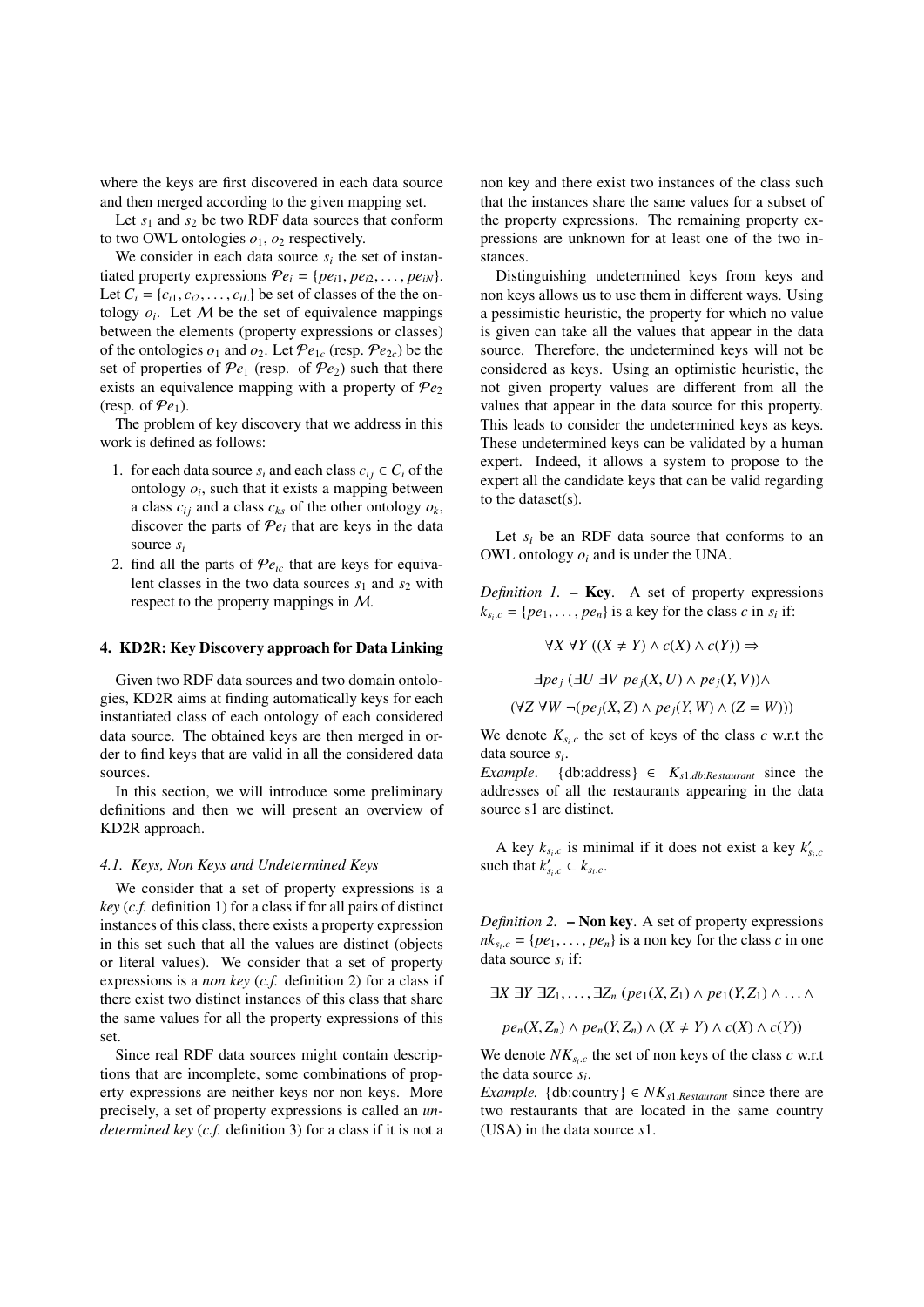

<span id="page-4-0"></span>(a) KeyFinder for one data source  $\mid$  (b) Key merge for two data sources

Figure 2: Key Discovery for two data sources

A non key  $nk_{s_i,c}$  is maximal if it does not exist a non<br>lievent's such that  $nk = \epsilon n!$  $key nk'_{s.c}$  such that  $nk_{s.c} \subset nk'_{s.c}$ .

*Definition 3.* – Undetermined Key. A set of property expressions  $uk_{s_i,c} = \{pe_1, \ldots, pe_n\}$  is an undetermined key for the class c in s. if: key for the class  $c$  in  $s_i$  if:

- (i)  $uk_{s_i,c} \notin NK_{s_i,c}$  and
- $\bullet$  (*ii*) $\exists X \exists Y \ (c(X) \land c(Y) \land (X \neq Y) \land \forall pe_j$

$$
((\exists Z (pe_j(X, Z) \land pe_j(Y, Z)) \lor
$$
  

$$
\nexists W (pe_j(X, W) \lor \nexists W pe_j(Y, W))))
$$

We denote  $UK_{s_i,c}$  the set of undetermined keys of the set of undetermined keys of the class *c* w.r.t the data source *s*.

*Example.* {*db*:*country*, *db*:*city*}  $\in$  *UK*<sub>s1.*Restaurant* since</sub> it is not a non key and there are two restaurants in the same country(USA) but one of them doesn't contain any information about the city where it is located.

An undetermined key  $uk_{s_i,c}$  is maximal if it does not exist an undetermined key  $uk'_{s_i,c}$  such that  $uk_{s_i,c} \subset uk'_{s_i,c}$ .

## *4.2. KD2R overview*

The most naive automatic way to discover the keys is to check all the possible combinations of property expressions that refer to a class. Assume that we have a class that is described by 15 properties. In this case, the number of candidate keys is  $2^{15} - 1$ . In order to minimize the number of computations, we propose a method inspired by [\[23\]](#page-21-12) which first retrieves the set of maximal non keys (i.e. combinations of property expressions that share the same values for at least two instances) and then computes the set of minimal keys, based on the set of the discovered non keys. Indeed, to make sure that a set of property expressions is a key, we have to scan the whole set of instances of a given class. On the other hand, finding two instances that share the same values for the considered set of property expressions would suffice to be sure that this set is a non key.

In Figure [2](#page-4-0) we show the main steps of the KD2R approach. Our method discovers the keys for each RDF data source independently. In each data source, KD2R is applied on the classes in topologically sorted order. In this way, the keys that are discovered in the superclasses are exploited in the processing of their subclasses. For a given data source  $s_i$  and a given class  $c$  we apply *KeyFinder* (Algorithm [1\)](#page-5-1) which aims at finding keys for the class  $c$  that are valid in the data source  $s_i$ .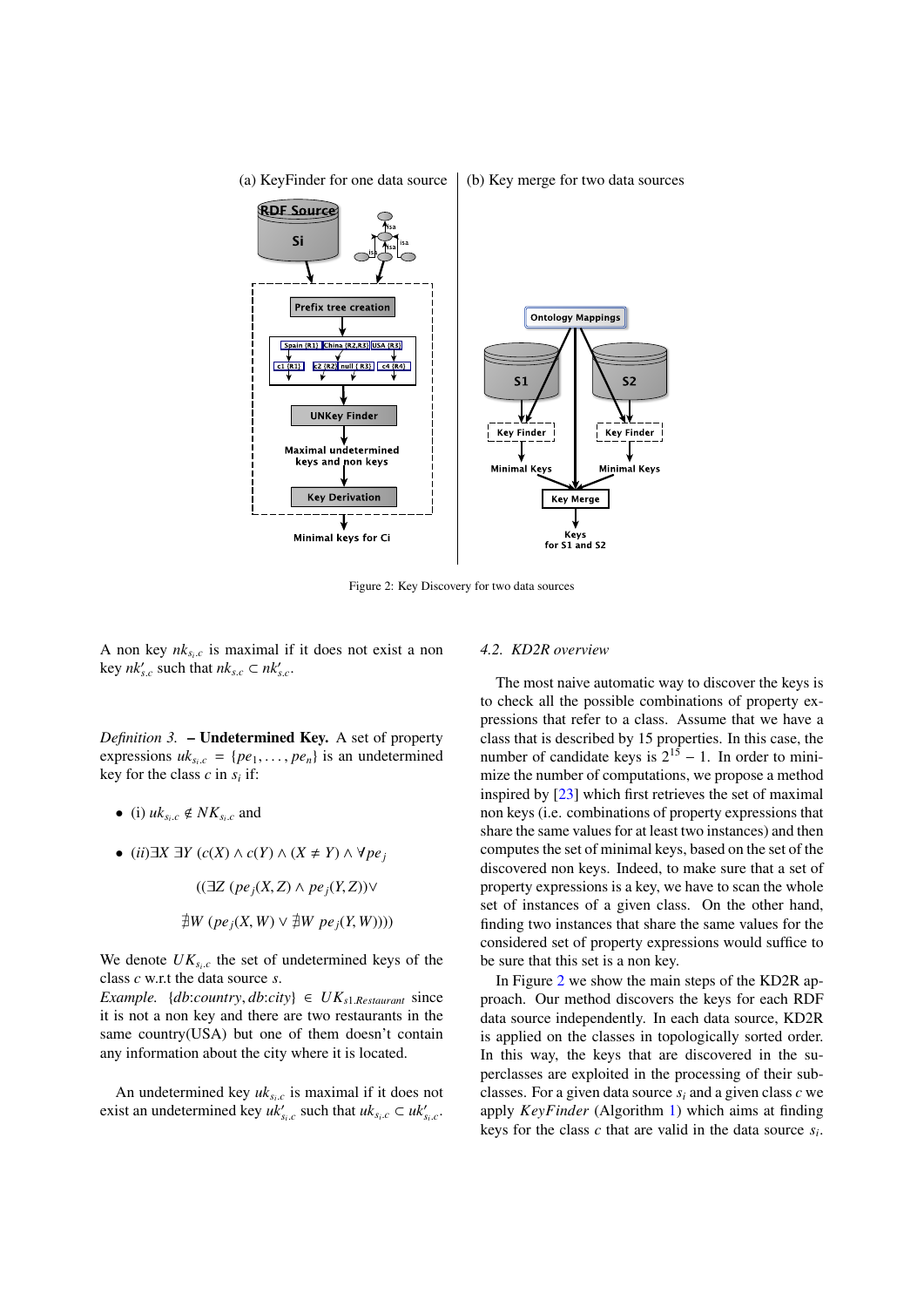KeyFinder starts by building a prefix tree for this class to represent its instances (see Figure [2\(](#page-4-0)a)). Using this representation the sets of maximal undetermined keys and maximal non keys are computed. These sets of undetermined keys and non keys, are used to derive the set of minimal keys. The obtained keys are then merged in order to compute the set of keys that are valid for both data sources (see Figure [2\(](#page-4-0)b)).

#### <span id="page-5-0"></span>5. KD2R general algorithm

The main algorithm of the KD2R approach is KeyFinder (Algorithm [1\)](#page-5-1), which retrieves for each RDF data source, conforming to an OWL ontology, the minimal keys that can be added to the classes of the ontology. KeyFinder, starts by computing the topological order of the classes by exploiting the subsumption relation between them.

For each class, KeyFinder builds an intermediate prefix tree (see Algorithm [7\)](#page-11-2) which is a compact representation of the class instances in the data source. Then the final prefix tree (see Algorithm [3\)](#page-6-0) is generated in order to take into account the possible unknown property values. Using the final prefix tree the *UNKFinder* method is called to retrieve the maximal non keys and the maximal undetermined keys using inherited keys if there exist. Finally, KeyFinder computes the complete set of minimal keys for each class.

KeyFinder (Algorithm [1\)](#page-5-1) corresponds to the pessimistic heuristic. To consider the optimistic one, it suffices to call the *keyDerivation* [\(6\)](#page-10-0), method using only the set of non keys  $NK_{s.c.}$ 

<span id="page-5-1"></span>

| <b>Algorithm 1: KeyFinder</b>                                                                                                   |
|---------------------------------------------------------------------------------------------------------------------------------|
| <b>input</b> : s: RDF Data source, $O$ : Ontology                                                                               |
| <b>output</b> : Keys: the set of minimal keys for each class c of O                                                             |
| $classList \leftarrow topologicalSort(O);$<br>$\mathbf{1}$                                                                      |
| while $(classList \neq \emptyset)$ do<br>$\overline{2}$                                                                         |
| $c \leftarrow$ getFirst(classList) <i>llget and delete the first element</i> ;<br>3                                             |
| $tripleList \leftarrow instanceDescriptions(c);$<br>$\overline{\mathbf{4}}$                                                     |
| <b>if</b> tripleList $\neq \emptyset$ then<br>5                                                                                 |
| $IPT \leftarrow createInternet and a tePrefixTree(tripleList);$<br>6                                                            |
| $FPT \leftarrow createFinalPrefixTree(IPT);$<br>7                                                                               |
| $level \leftarrow 0$ ; $UK_{sc} \leftarrow \emptyset$ ; $NK_{sc} \leftarrow \emptyset$ ; curVNKey $\leftarrow \emptyset$ ;<br>8 |
| inheritedKeys $\leftarrow$<br>9                                                                                                 |
| getMinimalKeys(Keys, c.superClasses);                                                                                           |
| $UNKFinder(FPT(root, level, inherited Keys, UK_{sc},$<br>10                                                                     |
| $NK_{sc}$ , curUNKey);<br>11                                                                                                    |
| $keys \leftarrow keyDerivation(UK_{sc}, NK_{sc});$<br>12                                                                        |
| $K_{s,c} \leftarrow getMinimalKeys (inheittedKeys.add(keys));$<br>13                                                            |
| $Keys.c \leftarrow K_{s.c}$ //store the minimal keys of c;<br>14                                                                |
|                                                                                                                                 |
| 15 return Keys                                                                                                                  |

## *5.1. Prefix Tree creation*

We now describe the creation of the prefix tree which represents the instances of a given class in one data source. We consider that the RDF descriptions of the instances are saturated using the OWL entailment rules [\[18\]](#page-21-10).

Each level of the prefix tree corresponds to a property expression *pe*. Each node contains a set of cells and a variable number of cells. Each cell contains:

- 1. a cell value: (i) when *pe* is a property, the cell value is one literal value, one URI instantiating its range or a null value and (ii) in case *pe* is a inverse property, the cell value is one URI instantiating its domain or an artificial null value.
- 2. a URI list (UL): (i) when *pe* is a property the URI list is the set of URIs instantiating its domain and having as range the cell value, and (ii) in case *pe* is an inverse property, the URI list is the set of URIs instantiating its range and having as domain the cell value.
- 3. a URI list (NUL): the list of URIs for which the property expression value is unknown and for which we have assigned the cell value (null or not).
- 4. a pointer to a single child node.

Each prefix path corresponds to the set of instance URIs that share the cell values for all the property expressions involved in the path.

In order to consider the cases where property values are not given in the data source, we create first an intermediate prefix tree. In this intermediate prefix tree, an artificial null value is created for those properties. The final prefix tree is generated by assigning all the existing cell values of one node to the cell that contains the artificial null value.

#### *5.1.1. Intermediate Prefix Tree creation*

In order to create the intermediate prefix tree we use the set of all property expressions that appear at least in one instance description of the considered class. For each value of a property expression, if there is no existing cell value with the same value a new cell is created and the URI list UL is initialized with the instance URI. When a property expression does not appear in the description of an instance, we create or update, in the same way, a cell with an artificial null value. This intermediate prefix tree creation is done by scanning the data only once.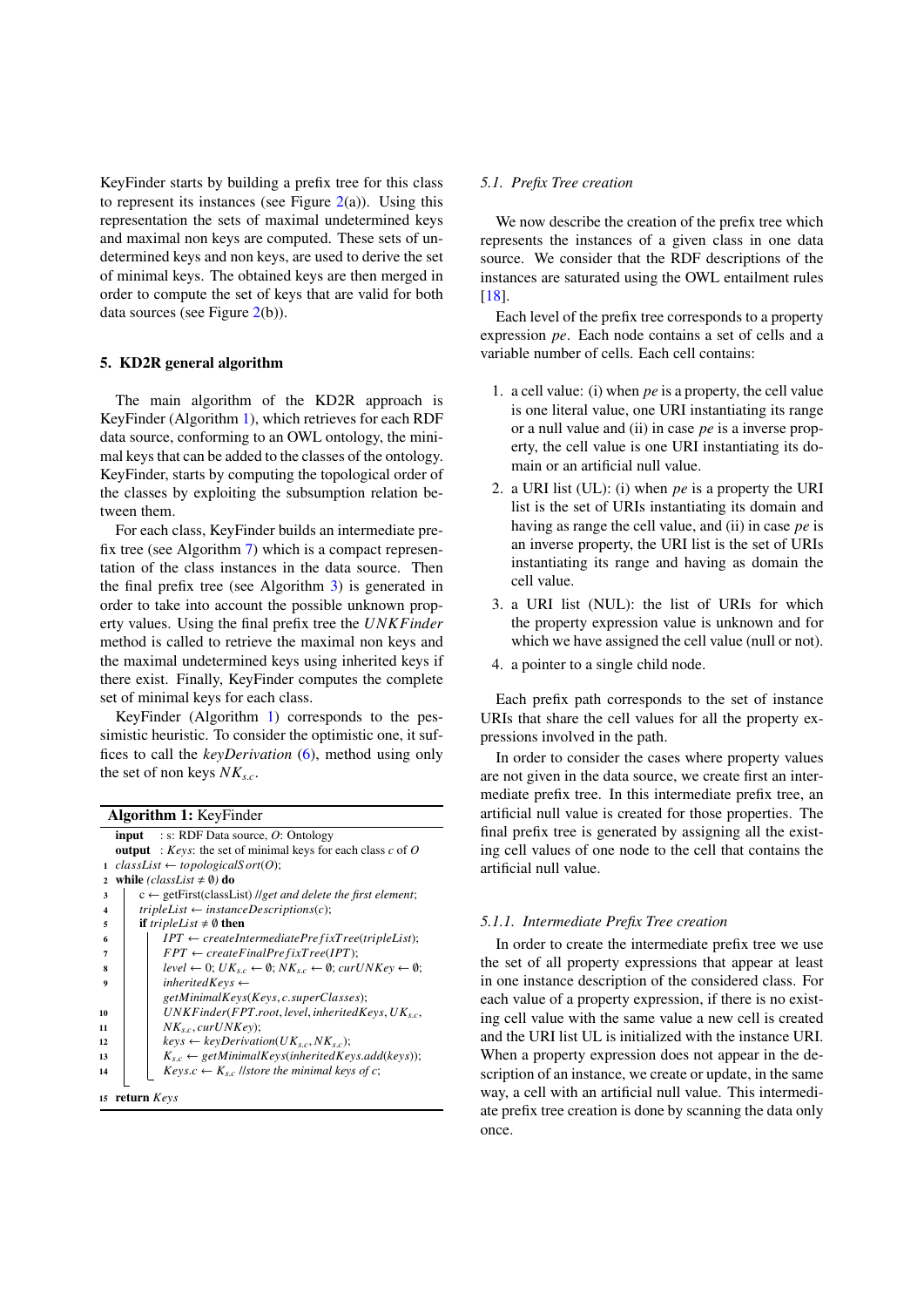

*Example of Intermediate Prefix Tree creation.* The creation of the intermediate prefix tree (see Figure [3\)](#page-7-0) starts with the first entity which is the db:Restaurant *r*1. A new cell is created in the root node describing the name of the country in which the restaurant is located. The next information concerning this restaurant is the city where it is located. To store this information a new node will be created as a child node of the cell *"Spain"*. A new cell is created in this node to store the value *c*1. The process continues until all the information about an entity are represented in the tree. For each new entity, the insertion begins again from the root.

In figure [3,](#page-7-0) we give the intermediate prefix tree for the class *db* : *Restaurant* instances of the RDF data source *s*1 described in section [2.](#page-1-1)

## *5.1.2. Final Prefix Tree creation*

We generate a final prefix tree from the intermediate prefix tree (see Algorithm [3\)](#page-6-0) by assigning the set of the possible values contained in the cells of one node to the artificial null value of this node, if it exists. We use the URI list NUL to store the URIs for which the property expression value was unknown. This information will be used by UNKFinder (Algorithm [5\)](#page-9-0) to distinguish non keys from undetermined keys.

*Example of Final Prefix Tree creation.* As we can see in Figure [3](#page-7-0) there are two restaurants in USA: *r*2 and *r*3. The restaurant *r*2 is located in *c*2 while there is no information about the location of *r*2. This absence is represented by a null cell in the intermediate prefix tree (see Figure [3\)](#page-7-0). Therefore, we assign the value *c*2 for the property *db* : *city* of *r*3. The URI list NUL is now  $\{r2, r3\}$  and  $r3$  is stored in the list NUL (see Figure  $5(b)$  $5(b)$ ). This assignation is performed using the *mergeCells* function. This process will be applied recursively to the children of this node (see Figure  $5(c)$  $5(c)$ ) in order to: (i) merge the cells of the child nodes that contain the same value and (ii) to replace the null values by the possible ones. In figure [4,](#page-7-2) we give the final prefix tree of the RDF data described in section [2.](#page-1-1)

<span id="page-6-0"></span>

| <b>Algorithm 3:</b> Final prefix tree creation                                |
|-------------------------------------------------------------------------------|
| <b>input</b> : $IPT$ : intermediate prefix tree                               |
| output : $FPT$ : final prefix tree                                            |
| $1$ FPT.root $\leftarrow$ mergeCells(getCells(IPT.root));                     |
| $\frac{1}{2}$ foreach cell c in FPT root do                                   |
| $nodeList \leftarrow getSelectedChildren(IPT(root, c.value);$<br>3            |
| nodeList.add(getSelectedChildren(IPT.root, null));<br>$\overline{\mathbf{4}}$ |
| $c. child \leftarrow mergeNodeOperation(nodeList);$<br>5                      |
| $6$ return $FPT$ ;                                                            |

Algorithm 4: Merge Node Operation

| childrenNodeList.add(getSelectedChildren(nodeList, c.value)): |
|---------------------------------------------------------------|
|                                                               |
|                                                               |
|                                                               |

## <span id="page-6-1"></span>*5.2. Undetermined and non key discovery (UNKFinder)*

UNKFinder algorithm aims at retrieving the maximal undetermined keys  $UK_{s,c}$  and the maximal non keys  $NK_{s,c}$  from a final prefix tree(see Algorithm 3). The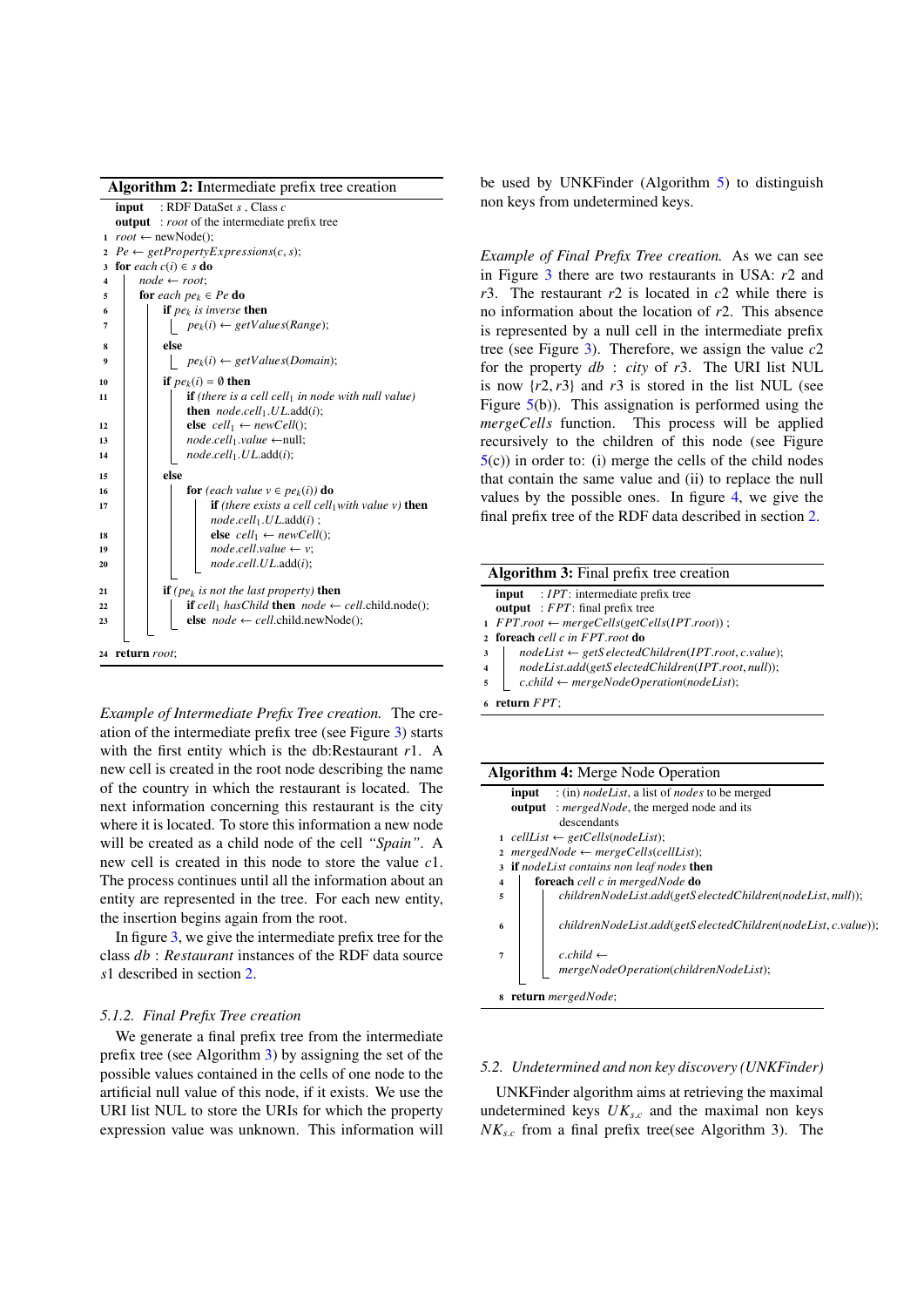<span id="page-7-0"></span>

Figure 3: Intermediate prefix tree for the *db* : *Restaurant* class instances

<span id="page-7-2"></span>

Figure 4: Final prefix tree for the db:Restaurant class instances

<span id="page-7-1"></span>

Figure 5: Example of merge Node Operation

traversal of the prefix tree is depth-first. This method searches the biggest combination of property expressions having values that are shared by more than one instance in the dataset, using a depth-first traversal of the tree. This means that this combination of property expressions represents either a non key or an undetermined key.

More precisely, when a leaf node is reached, if one of the cells of this leaf node contains a list of URIs (UL) with size  $>1$ , we are sure that the constructed list of property expressions (*curUNKey*) is either a non key

or an undetermined key . If one of the URIs of UL is obtained by a merge operation with a null value then curUNKey is an undetermined key otherwise it is a non key.

<span id="page-7-3"></span>

Figure 6: Example 1

In the example of Figure  $6$ , the combination of property expressions {*pe*<sup>1</sup>, . . . , *pem*} is an undetermined key.

In addition to this, when the size of the union of all the URI lists UL of the leaf node is greater than 1, we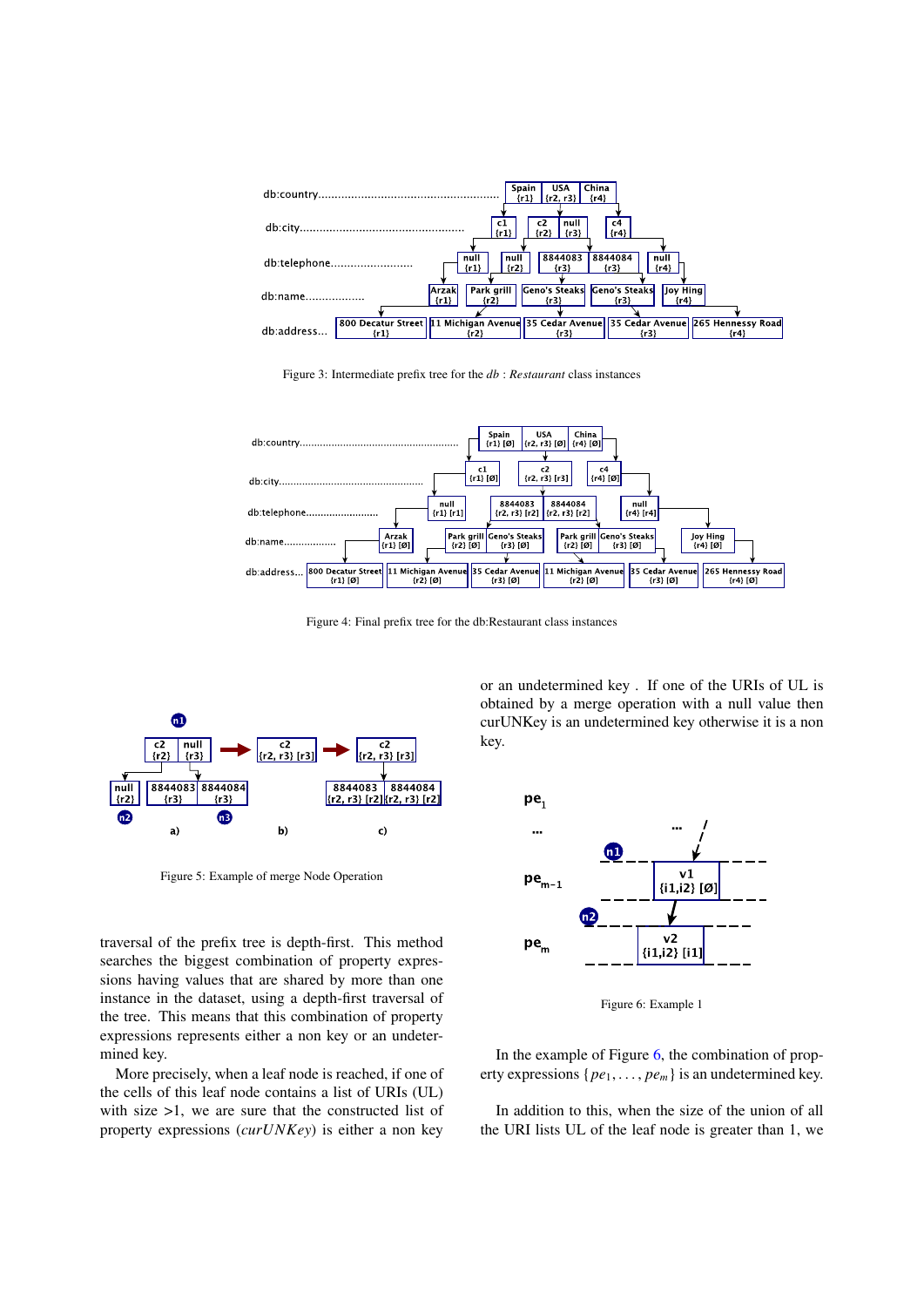know that *curUNKey* that is constructed before adding the leaf level is a non key or an undetermined key (same criteria than above to distinguish them).

<span id="page-8-0"></span>

Figure 7: Example 2

In the example of Figure  $7$ , in the node  $n_2$ , since | {*i*1} ∪ {*i*2} |> 1, then {*pe*1, . . . , *pem*−1} is a non key or an undetermined key.

In order to generate all the possible combinations of property expressions, we need to ignore some of them (i.e., level(s) in the prefix tree). Therefore the descendants of the ignored level(s) have to be merged using the merge node operation (see Algorithm [4\)](#page-6-1).

<span id="page-8-1"></span>

Figure 8: Example 3

In the example of Figure [8](#page-8-1) we illustrate how the merge node operation is used to build all the possible prefix trees corresponding to the possible combinations of property expressions. The first list of property expressions  $\{pe_1, \ldots, pe_{m-1}, pe_m\}$  is tested successively on the leaf nodes  $n_3$ ,  $n_4$  and  $n_5$ .

Then, *pem*−<sup>1</sup> is suppressed from this combination thanks to the merge node operation applied on the children of  $n_2$ . The new prefix tree is shown bellow in Fig-ure [9,](#page-8-2) where  $n_6$  represents the result of the merge operation on  $n_3$ ,  $n_4$  and  $n_5$ . This operation is reapplied recursively on the new prefix trees obtained from the merge.

<span id="page-8-2"></span>

Figure 9: Example 4

To ensure the scalability of the undetermined and non key discovery, UNKFinder performs three kinds of pruning:

(A) The subsumption relation between classes is exploited to prune the prefix tree traversal. Indeed, when a key is already discovered for a class using one data source, then this key is also valid for all the subclasses in this data source. Thus, parts of the prefix tree are not explored.

<span id="page-8-3"></span>Example: let  $k_{s,c1} = \{ \{pe_1, pe_3\}, \{pe_2, pe_4\} \}$  be the set of keys of  $c_1$ . Let  $c_2$  be a subclass of  $c_1$  in the ontology. Let consider the prefix tree for  $c_2$  showed in Figure [10.](#page-8-3)



Figure 10: Example 5

When  $curUNKey = \{pe_1, pe_2, pe_3\}$  the pruning is applied because curUNKey includes one of the keys of  $c_1$  (i.e.,  $\{pe_1, pe_3\}$ ). Therefore, the subtree rooted at  $n_3$  is not explored.

(B) When all the further new combinations of property expressions in a given path cannot lead to new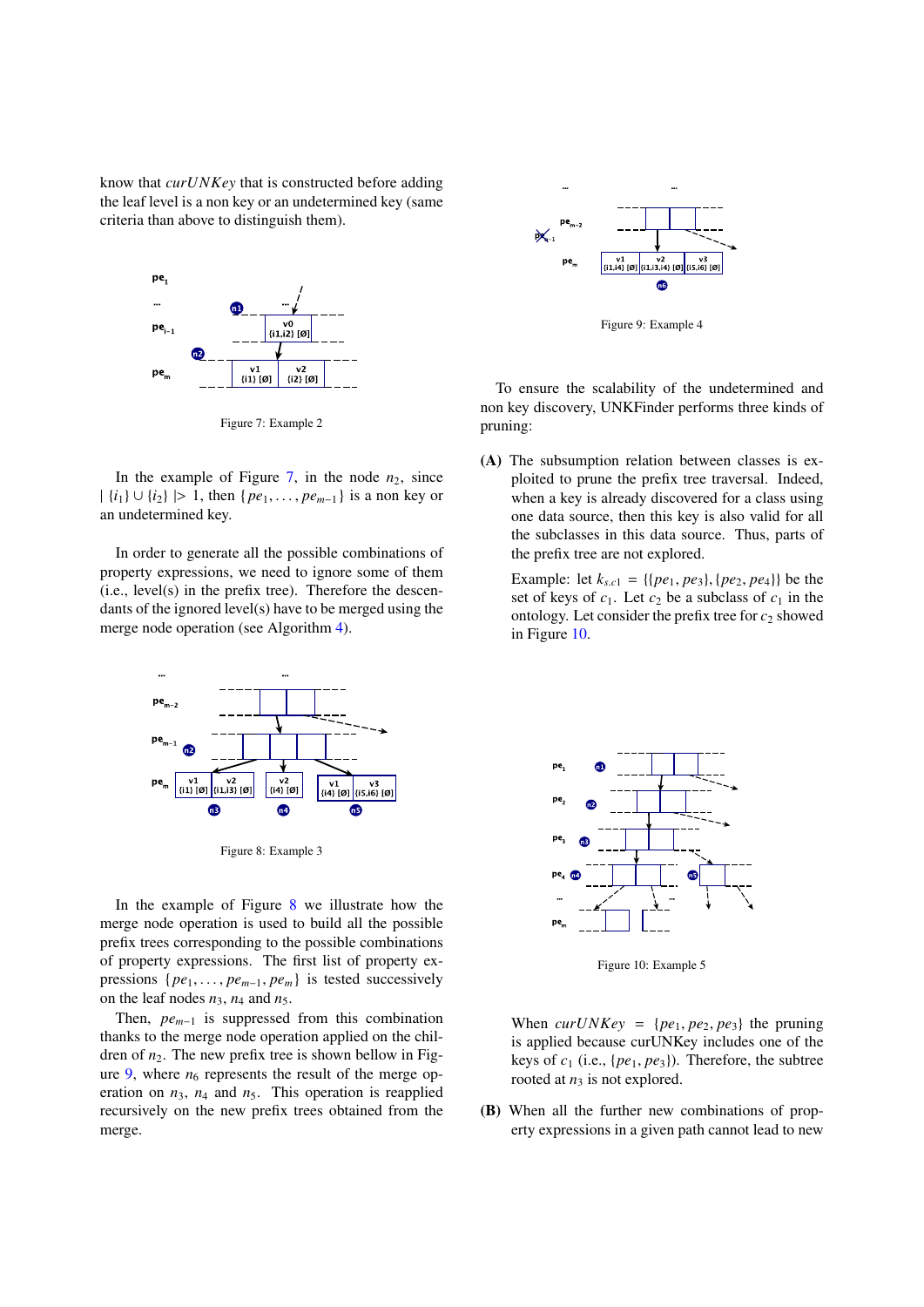Algorithm 5: UNKFinder

<span id="page-9-0"></span>input : (in) *root*: node of the prefix tree; (in) *level*: property expression number; (in) *inheritedKeys*: keys inherited from super-classes; (in/out)  $UK_{s,c}$ : set of undetermined keys; (in/out)  $NK_{s,c}$ : set of non keys; (in/out) *curUNKeys*.*c*: candidate undetermined or non key <sup>1</sup> *curUNKey*.*add*(*level*) <sup>2</sup> if *(root is a leaf)* then <sup>3</sup> foreach *cell c in root* do 4 if  $(c.UL.size() > 1)$  then 5 if *(one of the cells of the prefix path comes from a merge with null value (NUL.size()>1)*) then  $UK_{s,c}.add(curUNKey)$ <br>6 else <sup>7</sup> *NKs*.*c*.*add*(*curUNKey*) 8 *UK<sub>s.c</sub>*.delete(*curUNKey*)<br>break <sup>9</sup> break 10 *curUNKey.remove*(*level*)<br>11 **if** ((*root has more that one* 11 **if** ((root has more that one cell) AND (union( $getUL(root.cells)$ )). $size() > 1$ ) then<br>**if** (one of the cells of the prefix path comes from a merge with null value (NUI if (one of the cells of the prefix path comes from a merge with null value (NUL.size()>1)) then 13 **L**  $UK_{s.c.}$ *add*(*curUNKey*) else <sup>15</sup> *NKs*.*c*.*add*(*curUNKey*) <sup>16</sup> else <sup>17</sup> *//pruning: monotonic characteristic of keys (curUNKey is a key for the current path)* <sup>18</sup> if *(UL of each cell of root contains the same URI)* then 19 return <sup>20</sup> *//pruning: monotonic characteristic of inherited keys and anti-monotonic characteristic of non keys* <sup>21</sup> if *((a key of inheritedKeys is not included in curUNKey) AND (new maximal non keys are achievable through the current path))* then <sup>22</sup> foreach *cell c in root* do <sup>23</sup> *//pruning: monotonic characteristic of keys* 24 **if**  $(c.UL.size() > 1)$  then 25 UNKFinder(*c*.getChild,level+1,*inheritedKeys*,  $UK_{s,c}$ ,  $NK_{s,c}$ ) <sup>26</sup> *curUNKey*.*remove*(*level*) <sup>27</sup> *//pruning: anti-monotonic characteristic of non keys* <sup>28</sup> if *(new maximal non keys are not achievable through the current path)* then 29 **return** <sup>30</sup> *childNodeList* ← *getChildren*(*root*) <sup>31</sup> *mergedT ree* ← *mergeNodeOperation*(*childNodeList*) <sup>32</sup> UNKFinder(*mergedT ree*,*level*+1, *inheritedKeys*, *UKs*.*c*, *NKs*.*c*)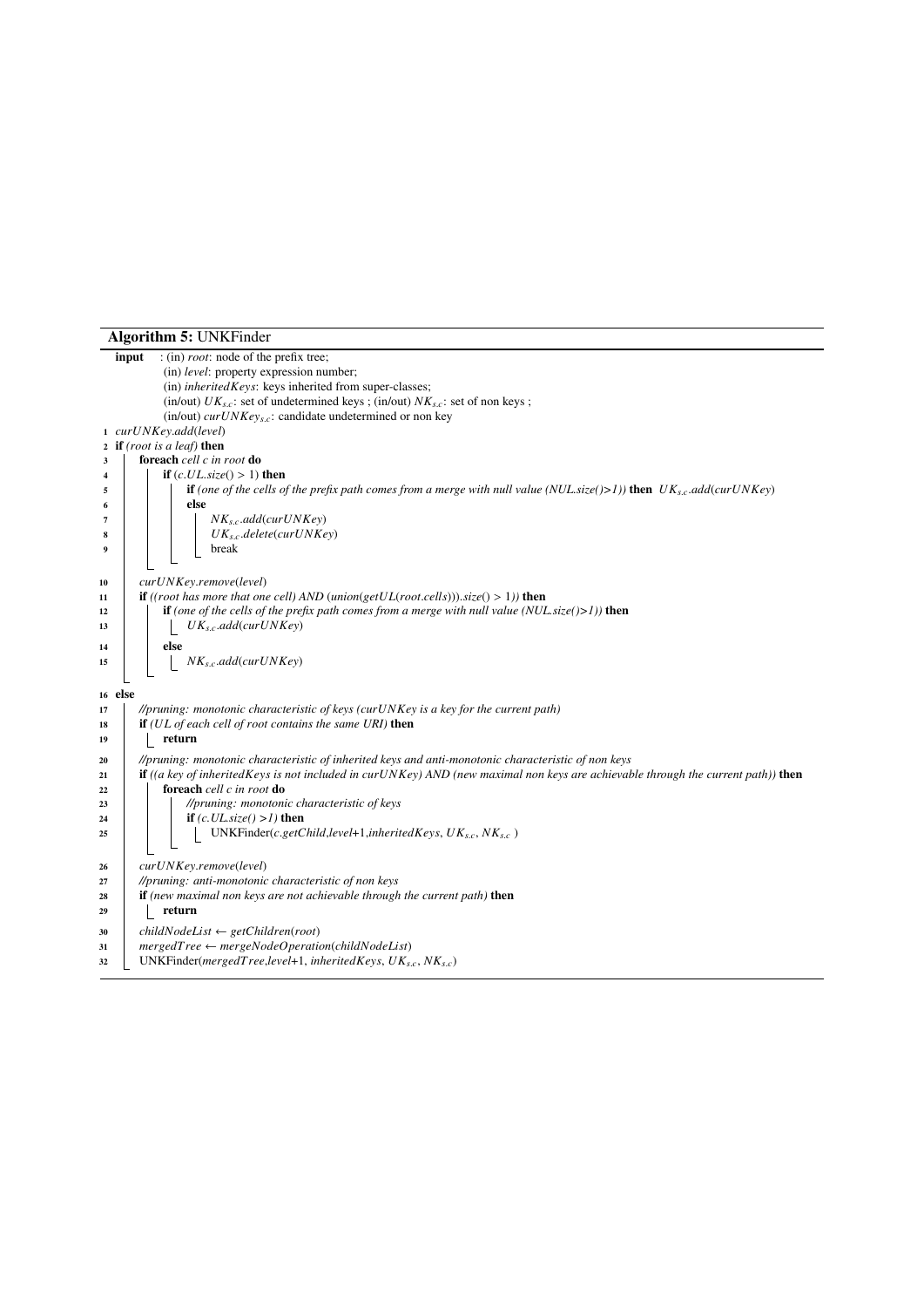maximal non keys then the exploration of this path stops.

Example: let  $NK_{s.c}$  = {{ $pe_1, pe_2, pe_3$ }} be the set of already discovered non keys. Suppose that *curNKey* =  $\{pe_1\}$ . If the remaining levels of the prefix tree do only correspond to the property expressions *pe*<sup>2</sup> and/or *pe*<sup>3</sup> then the children of the current node are not explored.

(C) The monotonic characteristic of keys, i.e. if {AB} is a key then all the supersets of {AB} are also keys. Thus, when a node describes only one instance we are sure that adding more property expressions in the current path will not lead to a non key.

For instance, on the RDF data source *s*1 described in section [2,](#page-1-1) we obtain the following sets of maximal undetermined keys and maximal non keys, for the class *db* :*Restaurant*:

 $UK_{s1 \, db:$ *Restaurant* = {{*db*:*telephone*, *db*:*city*, *db*:*country*}}  $NK_{s1,db:Restaurant} = \{\{db:country\}\}$ 

## *5.2.1. Key derivation*

Once the sets of maximal undetermined keys and maximal non keys are discovered from a given data source for one class, we derive the set of minimal keys. The main idea is that a key is a set of property expressions that is not included or is not equal to any maximal non key or undetermined key. Thus, to build all these sets of property expressions, for each maximal non key and undetermined key, we retain the property expressions that do not belong to this non key or undetermined key. Then, the obtained property expressions are combined using a cartesian product and only the minimal sets are kept.

More precisely, to derive the minimal keys  $K_{s,c}$ , we first compute the union of  $NK_{s,c}$  and  $UK_{s,c}$  and select the maximal sets of property expressions (see Algorithm [6\)](#page-10-0). For each selected set of property expressions, we compute the complement set with respect to the whole set of instantiated property expressions. Then we apply the cartesian product on the obtained complement sets. Finally, we remove the non-minimal keys  $k_{s,c}$  from the obtained multi-set *<sup>K</sup><sup>s</sup>*.*<sup>c</sup>*.

*Example*. In the db:Restaurant example we have:  $UK_{s1.db:Resultant} = \{ \{ db:telephone,$ *db*:*city*, *db*:*country*}} and  $NK_{s1.db:Resultant} = \{\{db:country\}\}.$ 

<span id="page-10-0"></span>

|              | <b>Algorithm 6:</b> Key Derivation |                                                                           |  |  |  |  |
|--------------|------------------------------------|---------------------------------------------------------------------------|--|--|--|--|
|              |                                    | <b>input</b> : $UK_{s,c}$ : set of maximal undetermined keys              |  |  |  |  |
|              |                                    | $NK_{sc}$ : set of maximal non keys                                       |  |  |  |  |
|              |                                    | <b>output</b> : $K_{s,c}$ : set of minimal keys                           |  |  |  |  |
|              | $1 K_{sc} \leftarrow \emptyset$    |                                                                           |  |  |  |  |
| $\mathbf{2}$ |                                    | $UNK_{s,c} \leftarrow getMaximalUNK_{c} (UK_{s,c} \cup NK_{s,c})$         |  |  |  |  |
| 3            |                                    | <b>foreach</b> (set of property expressions unk in $UNK_{sc}$ ) <b>do</b> |  |  |  |  |
| 4            |                                    | $complementSet \leftarrow complement(unk)$                                |  |  |  |  |
| 5            |                                    | if $K_{s,c} = \emptyset$ then                                             |  |  |  |  |
| 6            |                                    | $K_{s,c} \leftarrow complementSet$                                        |  |  |  |  |
| 7            |                                    | else                                                                      |  |  |  |  |
| 8            |                                    | new Set $\leftarrow \emptyset$                                            |  |  |  |  |
| 9            |                                    | <b>foreach</b> (property expression $pe_k$ in complementS et)             |  |  |  |  |
|              |                                    | do                                                                        |  |  |  |  |
| 10           |                                    | <b>foreach</b> (set of property expressions $k_{s,c}$ in $K_{s,c}$ )      |  |  |  |  |
|              |                                    | do                                                                        |  |  |  |  |
| 11           |                                    | newS et.insert( $k_{s.c}$ .add(pe <sub>k</sub> ))                         |  |  |  |  |
| 12           |                                    | $newSet \leftarrow getMinimalKeys(newSet)$                                |  |  |  |  |
| 13           |                                    | $K_{s,c} \leftarrow newSet$                                               |  |  |  |  |
|              |                                    |                                                                           |  |  |  |  |
|              | 14 return $K_{s,c}$                |                                                                           |  |  |  |  |

The set of maximal set of property expressions is: {{*db*:*telephone*, *db*:*city*, *db*:*country*}}.

Its complement set is:

{*db*:*address*},{*db*:*name*}.

Since there is only one set of property expressions, we obtain:  $K_{s1, db:Restaurant} = \{\{db: address\}, \{db: name\}\}.$ 

## *5.2.2. Multi-source Keys*

When keys are discovered from two data sources that conform to two different ontologies, we compute the keys that are valid in both data sources. The keys are expressed using the common vocabulary. First, for each data source and class we delete from  $K_{s,c}$  all the keys that contain property expressions that do not belong to  $Pe<sub>ic</sub>$  (i.e., the set of mapped properties). Then, for each pair of equivalent classes we compute the cartesian product between their set of minimal keys. Finally, we select only the minimal ones. This way we guarantee that the obtained keys are valid in both data sources.

For example, consider two data sources  $D = \{s1, s2\}$ , if  $K_{s1,db:Restaurant} = \{ \{ db : address \} \}$ {*db* : *name*}} and  $K_{s2.db:Res{taurant}} = \{ \{ db : \text{telephone}, \}$ *db* : *city*}, {*db* : *name*}}

then the multi-source keys will be:  $K_{D:Restaurant}$  = {{*db* : *telephone*, *db* : *address*, *db* : *city*}, {*db* : *name*}}.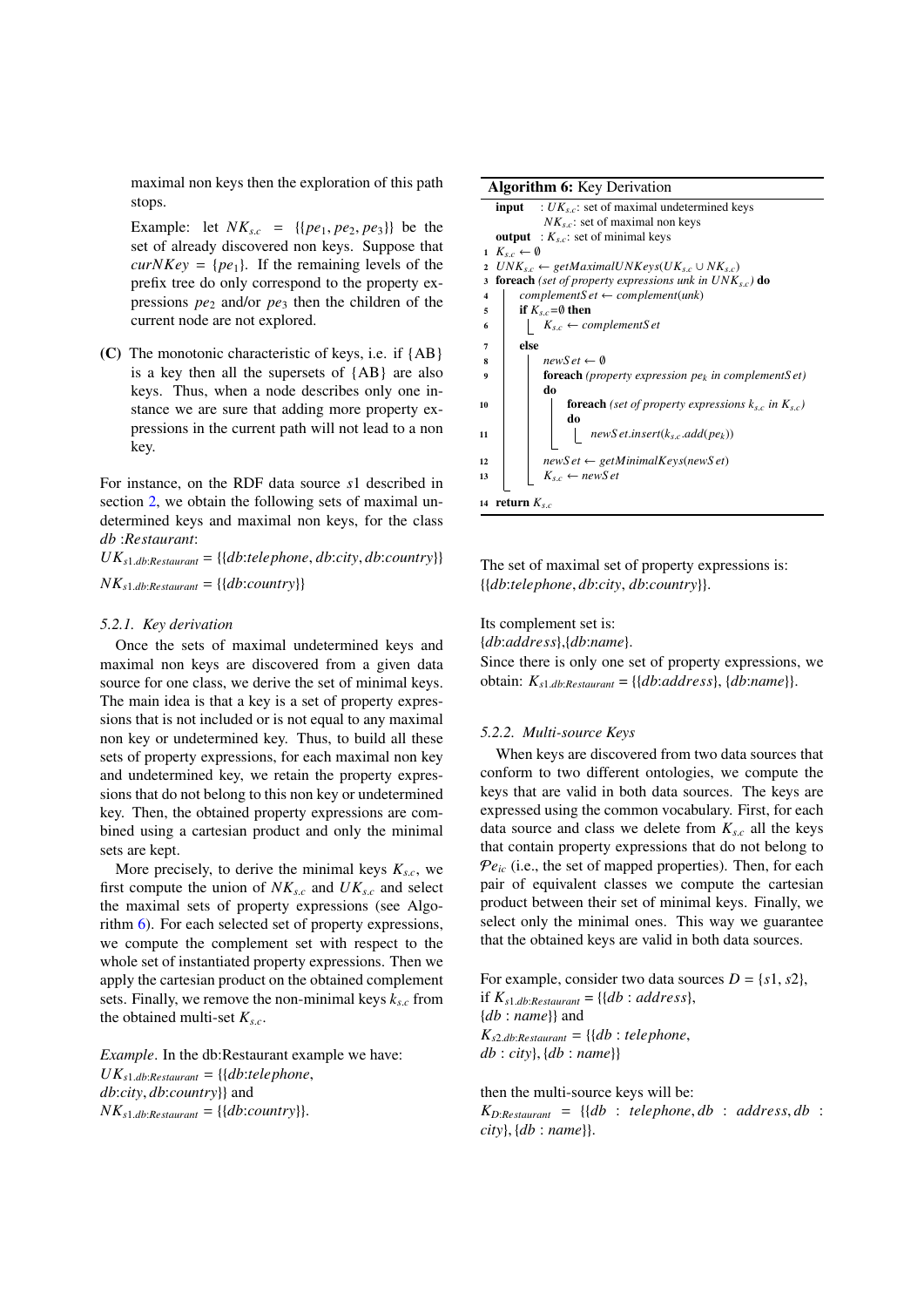#### <span id="page-11-0"></span>6. Optimistic Algorithm for Key Discovery

When the optimistic approach is applied a more efficient key discovery method can be performed. Indeed, considering that each null value can be one of the already existing ones, means that we have to assign all the values to each not given one. This makes the pessimistic approach not scalable when the data are very incomplete. As we have already mentioned the pessimistic approach considers that missing values can be any of the already existing values appearing in the data. Using this approach many keys can be lost due to data incompleteness. For example, if we consider a dataset describing 1000 people. One of the properties is *mobilePhone* and it is given for 999 people. Even if all the 999 values of *mobilePhone* are pairwise distinct for each person, *mobilePhone* will not be discovered using the pessimistic approach. Nevertheless, *mobilePhone* will be discovered as key using the optimistic approach.

The keys that are discovered by the optimistic approach correspond to the union of the keys (see Definition 1) and the undetermined keys (see Definition 3). The optimistic keys are defined in Definition 4, as follows.

*Definition 4.* – Optimistic Key. A set of property expressions  $k_{s_i,c} = \{pe_1, \ldots, pe_n\}$  is an optimistic key for the class c in s. if the class  $c$  in  $s_i$  if:

$$
\forall X \ \forall Y \ ((X \neq Y) \land c(X) \land c(Y)) \Rightarrow
$$
  
(
$$
\forall Z \ \forall W \ \neg (pe_j(X, Z) \land pe_j(Y, W) \land (Z = W)))
$$

We denote  $K_{s_i,c}$  the set of optimistic keys of the class *c* w.r.t the data source *s<sup>i</sup>* .

Using the optimistic approach, there is no more need to build the intermediate prefix tree (see Algorithm 2). Indeed, using Algorithm 7, we can build directly the final prefix tree, since no null values have to be merged.

#### <span id="page-11-1"></span>7. Experiments

In this section we present the results of the experiments obtained from several datasets. First, we give the obtained keys from each dataset. For some of them we give the obtained results using both the pessimistic and the optimistic approaches. Then, in section [7.2](#page-14-0) the scalability of our method (optimistic heuristic) is demonstrated using two datasets extracted from DBpedia that consist of millions of triples. The evaluation of the quality of the discovered keys is performed using a data linking tool and we have measured the

| <b>Algorithm 7: Final Optimistic prefix tree creation</b> |  |  |  |
|-----------------------------------------------------------|--|--|--|
|-----------------------------------------------------------|--|--|--|

<span id="page-11-2"></span>

|                         | : RDF DataSet $s$ , Class $c$<br>input |                                                                         |  |  |  |  |  |
|-------------------------|----------------------------------------|-------------------------------------------------------------------------|--|--|--|--|--|
|                         |                                        | <b>output</b> : <i>root</i> of the intermediate prefix tree             |  |  |  |  |  |
| 1                       |                                        | $root \leftarrow newNode();$                                            |  |  |  |  |  |
| 2                       |                                        | $Pe \leftarrow getProperty Expressions(c, s);$                          |  |  |  |  |  |
| 3                       |                                        | for each $c(i) \in s$ do                                                |  |  |  |  |  |
| $\overline{\mathbf{4}}$ |                                        | $node \leftarrow root;$                                                 |  |  |  |  |  |
| 5                       |                                        | <b>for</b> each $pe_k \in Pe$ <b>do</b>                                 |  |  |  |  |  |
| 6                       |                                        | <b>if</b> $pe_k$ is inverse <b>then</b>                                 |  |  |  |  |  |
| 7                       |                                        | $pe_k(i) \leftarrow getValues(Range);$                                  |  |  |  |  |  |
| 8                       |                                        | else                                                                    |  |  |  |  |  |
| 9                       |                                        | $pe_k(i) \leftarrow getValues(Domain);$                                 |  |  |  |  |  |
| 10                      |                                        | <b>for</b> (each value $v \in pe_k(i)$ ) <b>do</b>                      |  |  |  |  |  |
| 11                      |                                        | <b>if</b> (there exists a cell cell with value v) <b>then</b>           |  |  |  |  |  |
|                         |                                        | $node-cell_1.UL.add(i)$ ;                                               |  |  |  |  |  |
| 12                      |                                        | <b>else</b> cell <sub>1</sub> $\leftarrow$ newCell();                   |  |  |  |  |  |
| 13                      |                                        | $node-cell.value \leftarrow v$ ;                                        |  |  |  |  |  |
| 14                      |                                        | $node-cell.UL.add(i);$                                                  |  |  |  |  |  |
| 15                      |                                        | <b>if</b> (pe <sub>k</sub> is not the last property) <b>then</b>        |  |  |  |  |  |
| 16                      |                                        | if cell <sub>1</sub> hasChild then node $\leftarrow$ cell.child.node(); |  |  |  |  |  |
| 17                      |                                        | else $node \leftarrow cell$ .child.newNode();                           |  |  |  |  |  |
|                         |                                        |                                                                         |  |  |  |  |  |
| 18                      | return root;                           |                                                                         |  |  |  |  |  |

well known recall, precision and F-Measure. The obtained results are presented in two parts: (i) in subsection [7.3.1](#page-15-0) we give the obtained recall, precision and F-Measure, on one dataset, when the keys are applied using equality between values (instead of using similarity scores) and when the linking decisions are not propagated (e.g. "*same restaurants then, same addresses, then same cities, then, ...*"); and (ii) in section [7.3.2](#page-15-1) we present the obtained recall, precision and F-measure, on the other datasets, when the keys are applied all together using similarity scores between values and where the linking decisions are propagated thanks to LN2R tool (see section [7.3.2\)](#page-15-2).

#### *7.1. Evaluation of key discovery*

We have tested KD2R on six RDF datasets<sup>[7](#page-11-3)</sup>. The two first datasets have been used in the OAEI–Ontology Alignment Evaluation Initiative  $2010<sup>8</sup>$  $2010<sup>8</sup>$  $2010<sup>8</sup>$ , in the Instance Matching track. The three following datasets have been collected from the Web of data. The last dataset has been taken from the OAEI–Ontology Alignment Evaluation Initiative  $2012<sup>9</sup>$  $2012<sup>9</sup>$  $2012<sup>9</sup>$ . Each dataset contains two RDF data sources and two OWL ontologies. UNA is declared for each RDF data source of the six datasets. For each dataset, we discovered the keys using KD2R. Table [1](#page-13-0)

<span id="page-11-3"></span><sup>7</sup><http://www.lri.fr/~sais/KD2R-DataSets>

<span id="page-11-4"></span><sup>8</sup><http://oaei.ontologymatching.org/2010/>

<span id="page-11-5"></span><sup>9</sup><http://oaei.ontologymatching.org/2012/>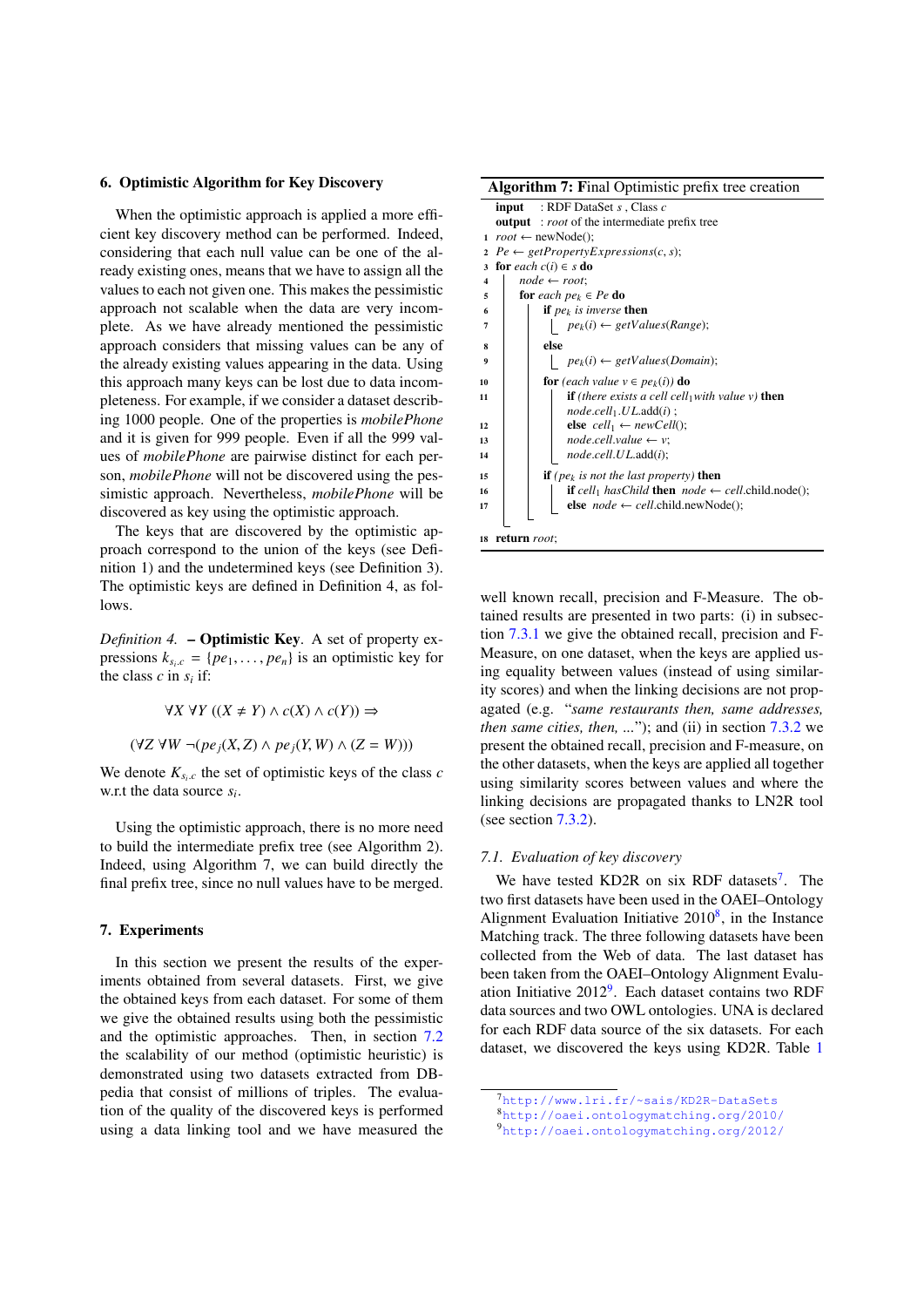displays some statistics of the used datasets: the number of triples, the number of instances per class and the number of properties per class.

In the following, we describe each dataset and present the set of keys that are discovered by KD2R.

### *7.1.1. KD2R results on OAEI 2010 datasets*

The first dataset *D*1 consists of 2000 instances of the classes *Person* and *Address* (see Table [1\)](#page-13-0). In the Ontology:

- a *Person* instance is described by the data type properties: *givenName*, *state*, *surname*, *dateO f Birth*, *socS ecurityId*, *phoneNumber*, *age* and the object property *hasAddress*.
- an *Address* instance is described by the data type properties: *street*, *houseNumber*, *postCode*, *isInS uburb*[10](#page-12-0) and the object property *hasAddress*.

Both RDF data sources of the dataset *D*1 contain 500 instances of the class *Person* and 500 instances of *Address*.

KD2R has discovered the four following keys for the classes *Person* and *Address* in the dataset D1, using the pessimistic heuristic:

*<sup>K</sup><sup>D</sup>*1.*Person*= {{*socS ecurityId*}, {*hasAddress*}} *<sup>K</sup><sup>D</sup>*1.*Address*= {{*isInS uburb*, *postcode*, *houseNumber*}, {*inverse*(*hasAddress*)}}.

Applying the optimistic heuristic, KD2R has discovered the thirteen following keys for the *Person* and *Address* classes in the same dataset:

*<sup>K</sup><sup>D</sup>*1.*Person*= {{*socS ecurityId*}, {*hasPhone*} {*hasAddress*}, {*dateO f Birth*, *givenName*}, {*dateO f Birth*, *age*},

{*surname*, *dateO f Birth*}, {*surname*, *givenName*}}

*<sup>K</sup><sup>D</sup>*1.*Address*= {{*street*, *houseNumber*}, {street, isInSuburb}, {*houseNumber*, *isInS uburb*},{*postCode*, *isInS uburb*}, {*street*, *postCode*}, {*inverse*(*hasAddress*)}}.

In optimistic heuristic, all the undetermined keys are considered as keys. In the *Person* dataset D1, there are a lot of not instantiated properties. Thus, we have obtained a lot of undetermined keys. This has led to a set of keys that is bigger than the one obtained using

the pessimistic heuristic.

The second dataset *D*2 describes 1730 instances of *Restaurant* and *Address* classes (see Table [1\)](#page-13-0). It corresponds to the first version of the OAEI 2010 restaurant dataset that contains bugs. In the provided ontology we have:

- a *Restaurant* instance is described using the datatype properties properties *name*, *phoneNumber*, *hasCategory* and the object property *hasAddress*.
- an *Address* instance is described using the datatype properties *street*, *city* and the object property *hasAddress*.

The first RDF data source s1 describes 113 *Address* instances and 113 *Restaurant* instances. The second RDF data source s2 describes 752 *Restaurant* instances and 752 *Address* instances.

The five keys that are obtained for *Restaurant* and *Address* classes in the dataset D2, under the pessimistic heuristic, are as follows:

*<sup>K</sup><sup>D</sup>*2.*Restaurant*= {{*phoneNumber*, *name*}, {*phoneNumber*, *hasCategory*}, {*name*, *hasCategory*}, {*hasAddress*}} *<sup>K</sup><sup>D</sup>*2.*Address*= {{*inverse*(*hasAddress*)}}.

Since D2 does not contain any undetermined keys, the obtained results are the same for both the optimistic and pessimistic heuristic (see section [4.1\)](#page-3-1).

#### *7.1.2. KD2R results on GFT-ChefMoz dataset*

The GFT-ChefMoz dataset is composed of two RDF data sources and two OWL ontologies. The first data source has been extracted from the ChefMoz repository published on the Linked Open Data Cloud (LOD). The second data source was obtained from Google Fusion tables service [\[7\]](#page-20-8), by [\[20\]](#page-21-13). In order to enforce the UNA in the ChefMoz dataset we used the linking tool LN2R without keys (see Section [7.3.2\)](#page-15-2). The results have been manually validated and the duplicates have been suppressed.

The GFT data source *s*1, collected from the LOD, contains 1575 instances of the class *Restaurant* (see [1\)](#page-13-0). In the ontology a restaurant is described by the data type properties: *title*, *address*, *cuisine*, *city*.

The ChefMoz data source *s*2 describes 32586 instances of the class *Restaurant* (see Table [1\)](#page-13-0). In this ontology, restaurants are described using more properties than in ontology of the data source *s*1.

<span id="page-12-0"></span><sup>10</sup>in the ontology of the second data source *isInS uburb* is declared as an object property. Since, it was the unique difference between the two ontologies, we have chosen to rewrite the second data source using the first ontology. An analogous processing has been performed on the second dataset.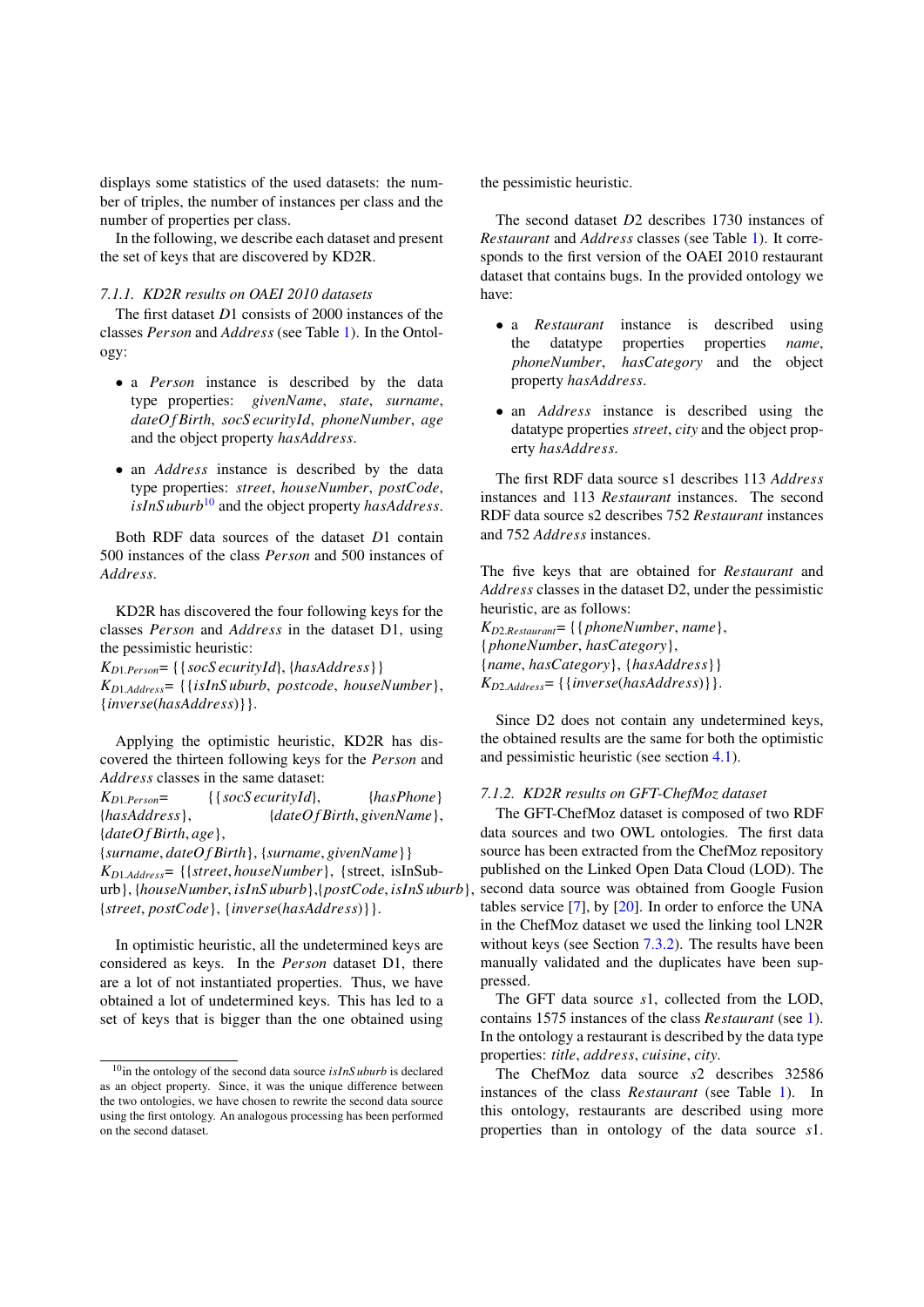<span id="page-13-0"></span>

| dataset              | source       | #triples | #instances (per class) | #properties (per class) |
|----------------------|--------------|----------|------------------------|-------------------------|
| Person $1(D1)$       | s1           | 5801     | Person: 500            | Person: 7               |
|                      |              |          | Address: 500           | Address: 6              |
| Person 1 (D1)        | s2           | 6230     | Person: 500            | Person: 7               |
|                      |              |          | Address: 500           | Address: 6              |
| Restaurant (D2)      | s1           | 891      | Restaurant: 113        | Restaurant: 4           |
|                      |              |          | Address: 113           | Address: 3              |
| Restaurant (D2)      | s2           | 3347     | Restaurant: 752        | Restaurant: 4           |
|                      |              |          | Address: 752           | Address: 3              |
| GFT & ChefMoz (D3)   | s1 (GFT)     | 4494     | Restaurant: 1349       | Restaurant: 4           |
| GFT $&$ ChefMoz (D3) | s2 (ChefMoz) | 153300   | Restaurant: 32686      | Restaurant: 4           |
| Film $(D6)$          | s1           | 117076   | Film: 1288             | Film: 8                 |
|                      |              |          | Creatures: 8401        | Creatures: 9            |
|                      |              |          | Location: 2471         | Location: 8             |
|                      |              |          | Language: 67           | Language: 4             |
|                      |              |          | Budget: 101            | Budget: 2               |
| Film $(D6)$          | s2           | 129429   | Film: 1288             | Film: 8                 |
|                      |              |          | Creatures: 8401        | Creatures: 9            |
|                      |              |          | Location: 2471         | Location: 8             |
|                      |              |          | Language: 67           | Language: 4             |
|                      |              |          | Budget: 101            | Budget: 2               |

Table 1: Statistics on OAEI 2010 and GFT & ChefMoz datasets

Equivalence mappings have been declared between the four properties of GFT (s1) and the properties of ChefMoz (s2).

KD2R has discovered the following keys for the class *Restaurant* in the data source s1, using the pessimistic heuristic:

 $K_{s1,Restaurant}$  {{address}, {*city*, *title*}}

The key that is obtained for *Restaurant* in the data source s2 is the following composite key, using the pessimistic heuristic:

 $K_{s2.$ *Restaurant*= { {*title*, *address* } }

After the merge, the obtained multi-source key is:  $K_{D3.Restaurant} = \{ \{ title, address \} \}$ 

Using the optimistic heuristic, the keys obtained on each data source are different but the key obtained after their merge is equal to the one obtained using pessimistic heuristic.

## *7.1.3. KD2R results on DBpedia dataset*

In order to show the scalability of our method, we have applied KD2R on two datasets extracted from DB-

pedia $11$ : the first dataset contains descriptions of persons and the second one of natural places (see table [2\)](#page-15-3). One of the characteristics of DBpedia is that the UNA is not fulfilled. All the keys that can be discovered on such a dataset would still remain valid even if the duplicates are removed. However, some of the possible minimal keys can be lost. In the worst case scenario, two duplicates are represented by the same property values. Hence, no keys can be found using these properties. In DBpedia, we have observed that some people are represented several times using distinct URIs, but in different contexts (e.g. one soccer-player is represented using several URIs, but for each URI the description concerns its transfer into an new club). Therefore, in such cases keys can be discovered.

On small data sources such as OAEI data sources or GFT (less than 10 000 triples), KD2R can be applied using the pessimistic or the optimistic heuristic. Nevertheless, on large datasets such as DBpedia persons (more than 5.6 millions of triples) or DBpedia natural places (more than 1.6 millions of triples), the pessimistic approach cannot by used. Indeed, such datasets contain a lot of properties that are rarely instantiated which leads to a final prefix tree that contains too many nodes (i.e.

<span id="page-13-1"></span><sup>11</sup>http://dbpedia.org/Downloads37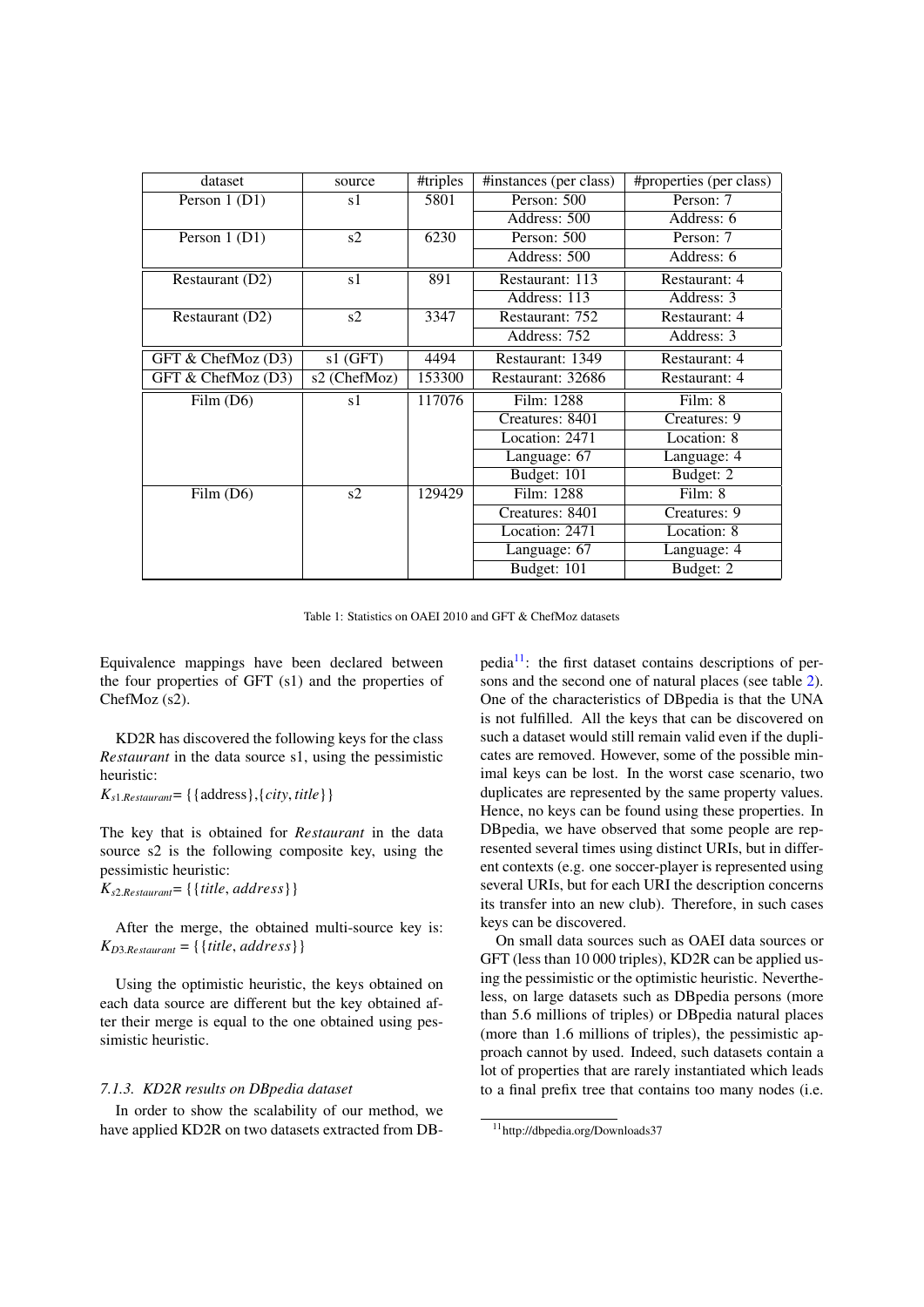assignation of all the possible values to the artificial "null" values in the prefix tree). Hence, in such cases only the optimistic heuristic can be applied. Moreover, in our experiments we have considered only the properties that are instantiated for at least *T* distinct *Person* and *NaturalPlace* instances.

The first dataset contains 763644 instances of the class *Person* which corresponds to 5639680 RDF triples. The second dataset contains 49887 instances of the class *NaturalPlace*, or 1604347 RDF triples. To show how the inherited keys are exploited, KD2R has been applied on the class *NaturalPlace*, its subclass *BodyO f Water* and on the class *Lake* which is a subclass of the class *BodyO f Water*.

For the class *Person* of D4, when *T* is equal to 20%, the set of obtained keys is as follows: *<sup>K</sup>D*4.*Person* = {{*squadnumber*, *birthplace*}, {*squadnumber*, *birthdate*}, {*currentmember*, *birthplace*}, {*currentmember*, *name*}, {*squadnumber*, *name*}, {*currentmember*, *birthdate*}}

When *T* is equal to 10%, KD2R obtains 17 additionnal composite keys, such as {name, position, deathdate} and {name, occupation, birthdate, activeyearstartyear, birthplace}}

For the class *NaturalPlace* of D5, when *T* is equal to 20%, the set of obtained keys is:

 $K_{D5. Natural Place}$  = {{*name*, *district*, *elevation*},<br>*ourcecountry*, *location*}, {*country*, *district*, {*sourcecountry*, *location*}, {*country*, *district*, *long*}, {*district*, *sourcecountry*, *elevation*}, {*sourcecountry*, *long*}, {*district*, *location*}, {*name*, *lat*, *district*}, {*country*,*locatedinarea*}, {*lat*, *district*, *elevation*}, {*lat*, *sourcecountry*}, {*location*, *locatedinarea*}, {*sourcecountry*, *locatedinarea*}, {*district*,*locatedinarea*}, {*name*, *district*, *point*}, {*country*, *lat*, *district*}, {*name*, *district*, *long*}, {*district*, *elevation*, *long*}, {*country*, *sourcecountry*, *elevation*}, {*country*, *district*, *point*}, {*district*, *point*, *elevation*}, {*sourcecountry*, *point*}}

For the 33993 instances of the class *BodyO f Water*, we have found 13 keys, four of them are subsets of some minimal keys that are inherited from *NaturalPlace* like {*lat*, *district*}. The other minimal keys belong to the set of minimal keys inherited from *NaturalPlace*.

For the 9438 instances of the class *Lake*, we have found 7 minimal keys, three of them are subsets of some minimal keys that are inherited from *BodyO f Water* like {*sourceCountry*}. The other minimal keys belong to the set of minimal keys inherited from *BodyO f Water*.

## *7.1.4. KD2R results on IIMB dataset*

The last dataset used in the experiments is the IIMB dataset (ISLab Instance Matching Benchmark), D6. This benchmark is used in the instance matching track of the Ontology Alignment Evaluation Initiative (OAEI 2011 & 2012). An initial dataset that describes movies (films, actors, directors, etc.) was extracted from the web (file 0). The classes contained in this dataset except for movies, are creatures, languages, budgets and finally locations.

Various kinds of transformations, including value transformations, structural and logical transformations, were applied to this initial dataset to generate a set of 80 different test cases. For each test case, the reference alignments are given (i.e. sameAs links between individuals of the generated test case and the ones of the initial dataset). We evaluate the keys here using the first test case (file 1) in which the modifications only concern data property values (typographical errors, lexical variations). Each of the two files contains 1228 descriptions of pairwise distinct film instances, 8401 descriptions of creatures, 2471 descriptions of locations, 67 descriptions of languages and finally 101 different descriptions of budgets concerning the movies.

In this dataset we present only the results of the optimistic heuristic, since the pessimistic does not scale. The number of keys discovered in each of the two files of this dataset exceeds the 30. Thus, we chose to not present them one by one but to focus on the results of linking.

For example, two of the keys found for the class Film are the following the following two keys: { *f ilmedIn*, *directedBy*, *name*}, {*estimatedBudgetU sed*}.

#### <span id="page-14-0"></span>*7.2. Scalability Evaluation*

The complexity of the prefix tree exploration is exponential in terms of the number of the property expression values. In order to test the scalability of our method we have checked experimentally on the seven data sources the benefits of the different kinds of pruning that are used during the prefix tree exploration. More specifically, as it is already mentioned, the pruning that is used in KD2R can be grouped in three categories:

- 1. Key Inheritance (see section 5.2 (A))
- 2. NonKey Antimonotonicity (see section 5.2 (B))
- 3. Key Mononotonicity (see section 5.2 (C))

In tables [3](#page-16-0) and [4,](#page-16-1) we give the results of KD2R in terms of runtime and search space pruning for every data source. The given results correspond to the sum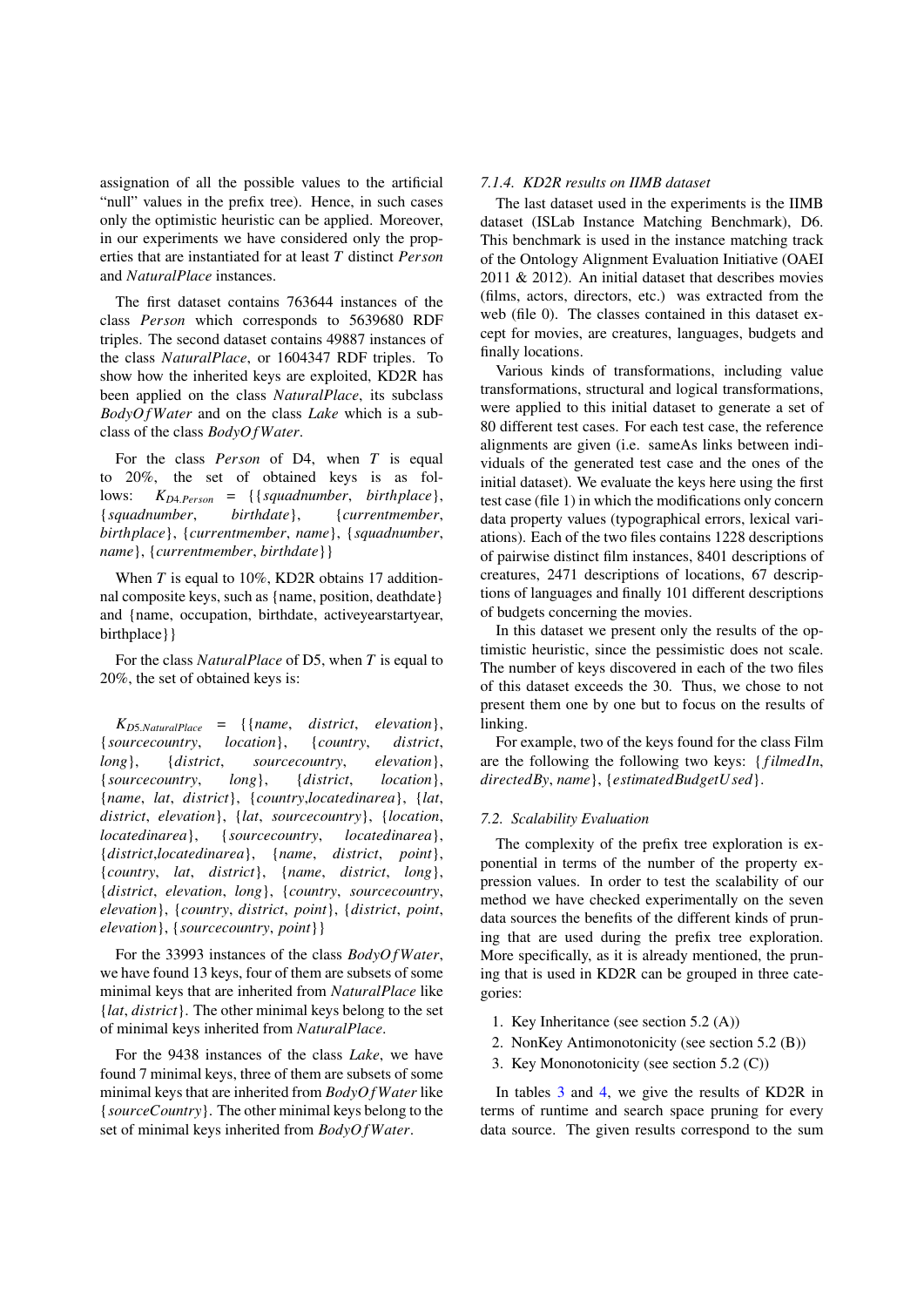<span id="page-15-3"></span>

| Dataset                      | Threshold $T$ | #properties | #instances | #triples |
|------------------------------|---------------|-------------|------------|----------|
| DB pedia: Person (D4)        | 20%           |             | 740689     | 2952706  |
| DB pedia: Person (D4)        | 10%           | 10          | 742233     | 3332207  |
| DB pedia: Natural Place (D5) | 20%           |             | 49887      | 836960   |

Table 2: DBpedia dataset description

of those obtained for each class in the dataset. For example, for the data source s1, the results correspond to the results obtained for the classes *Person* and *Address*.

The pruning techniques enable KD2R to be more efficient and scalable in big datasets. Tables [3](#page-16-0) and [4](#page-16-1) show that on the five smallest data sources, the execution times of keyFinder (using pessimistic or optimistic) is less than 8 seconds. For the two DBpedia data sources, the execution times is less than 441 seconds. Thanks to the different kinds of pruning, less than 50% of the nodes of the prefix tree are explored for all datasets. Furthermore, we can notice that the more the triples are numerous the more the pruning is efficient. It should be also mentioned that for the instances of the class DBpedia *Person*, less than 5% of the nodes are explored, and for the class DBpedia *NaturalPlace*, less than 0.5% of the nodes are explored.The dataset D5, is the only one in the experiments that contain sumbsumption relations between the classes. This experiment has been executed to show the importance of the Key inheritance pruning. 13% of the all the prunings that takes place in this dataset are obtained thanks to the Key Inheritance  $(4).$  $(4).$ 

Nevertheless, even if the pruning clearly improves the execution time, the bottleneck of the approach is the computation of the minimal keys from the set of maximal non keys and undetermined keys. Indeed, the complexity of this step is quadratic in terms of the number of non keys when the number of keys is linear with respect to the number of non keys and undermined keys.

## *7.3. Evaluation of the key quality*

In this section we first present the results, on the IIMB dataset, of the quality evaluation results of the discovered keys using a linking tool without using similarity scores and without propagation. Then we give, for all the other datasets, the linking results using LN2R linking tool where similarity scores and decision propagation are used.

# <span id="page-15-0"></span>*7.3.1. Key quality without similarity scores and without propagation*

By using a data linking tool where equality is used to compare values and where no propagation between linking decisions is used, we have computed the recall, the precision and the F-measure obtained on a part of the IIMB dataset.

Due to the data heterogeneity of the IIMB dataset, we have obtained a low value for the recall (5.03%). Discovering keys that are valid for both datasets allows to guarantee a very high value for the precision. This is shown by the obtained precision which is of 100%. This leads to an F-Measure of about 10%. These results show that the obtained keys has a good quality in terms of correctness. However, due to the heterogeneity of the data and to the fact that decision propagation is not considered the recall is very low. Hence, in order to ensure the good quality results, in terms of recall and precision, more complex linking tools that take similarity measures into account, appear to be necessary to be used.

# <span id="page-15-1"></span>*7.3.2. Key quality by using similarity scores and decision propagation*

To evaluate the quality of the obtained keys, using a more complex way, we have used an existing data linking tool to show the benefits of using discovered keys in the data linking process. More precisely, we have compared the results that are obtained by the linking tool when the keys that are discovered by KD2R are used and when no keys are not available.

<span id="page-15-2"></span>*Brief presentation of N2R.* N2R is a knowledge based approach which exploits the keys that are declared in the ontology to infer identity links (reconciliation decisions) between class instances.

It exploits keys in order to generate a function that computes similarity scores for pairs of instances. This numerical approach is based on equations that model the influence between similarities. In the equations, each variable represents the (unknown) similarity between two instances while the similarities between values of data properties are constants (obtained using standard similarity measures on strings or on sets of strings). Furthermore, ontology and data knowledge (disjunction, UNA) is exploited by N2R in a filtering step to reduce the number of reference pairs that are considered in the equation system.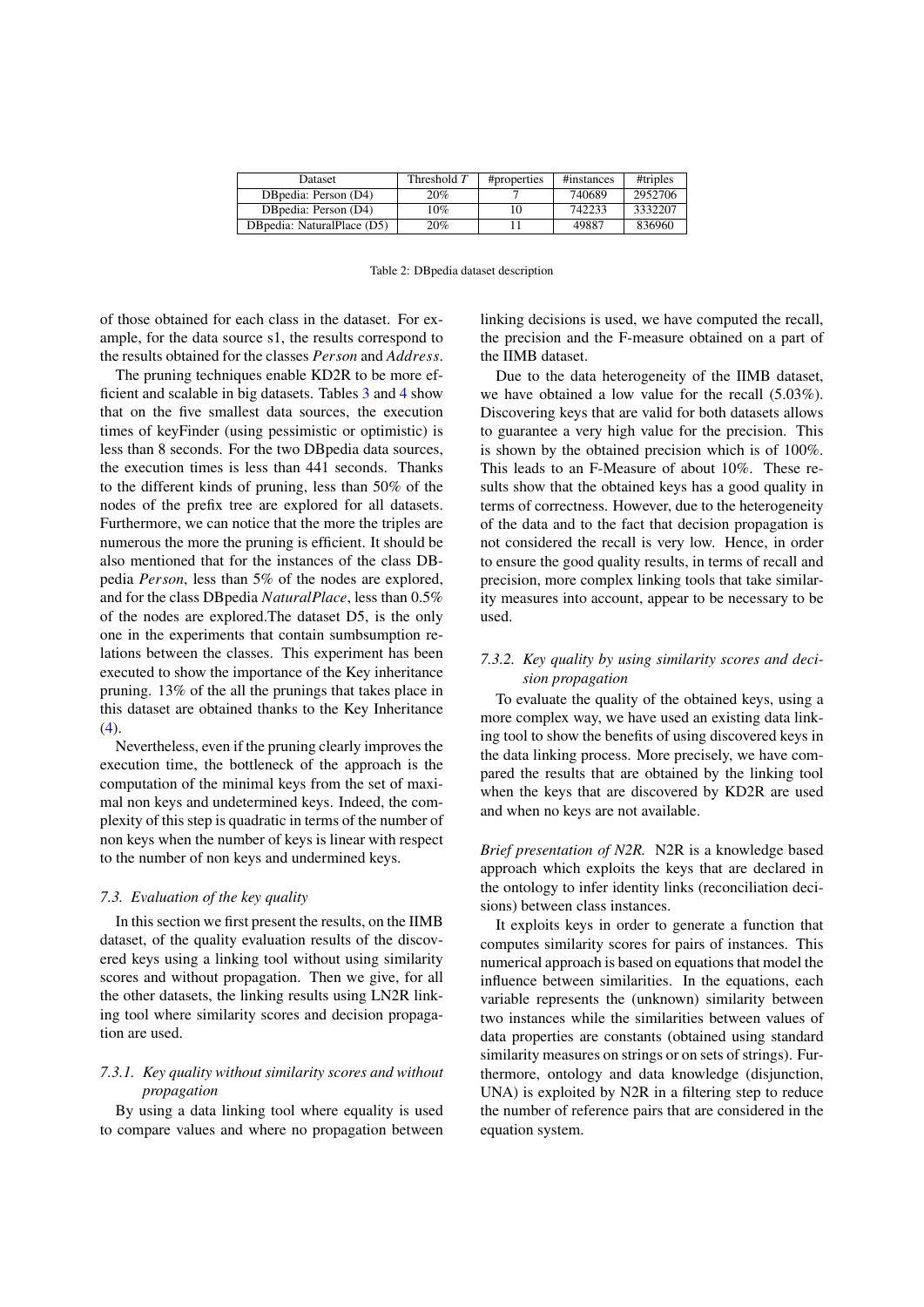<span id="page-16-0"></span>

| dataset                | source | pruning category | $\#$ not- | not-visited | #nodes  | with<br>time  | time without  |
|------------------------|--------|------------------|-----------|-------------|---------|---------------|---------------|
|                        |        |                  | visited-  | rate        | without | pruning $(s)$ | pruning $(s)$ |
|                        |        |                  | nodes     |             | pruning |               |               |
| <b>OAEI</b> Person     | s1     | Key monotonicity | 764478    | 60%         | 1252994 |               |               |
| <b>OAEI</b> Person     | s2     | Key monotonicity | 1679956   | 75%         | 2234738 |               | 10            |
| <b>OAEI</b> Restaurant | s1     | Key monotonicity | 228       | 81%         | 280     |               |               |
| <b>OAEI</b> Restaurant | s2     | Key monotonicity | 103       | 71%         | 146     |               |               |
| <b>GFT</b>             | s1     | Key monotonicity | 84        | 10%         | 827     |               |               |
| ChefMoz                | s2     | Key monotonicity | 71754     | 55%         | 129569  | 570           | 625           |

Table 3: Pessimistic heuristic: search space pruning and runtime results

<span id="page-16-1"></span>

| dataset<br>source                       |    | pruning category        | $#not-$  | not-visited | #nodes   | with<br>time  | time without   |
|-----------------------------------------|----|-------------------------|----------|-------------|----------|---------------|----------------|
|                                         |    |                         | visited- | rate        | without  | pruning $(s)$ | pruning $(s)$  |
|                                         |    |                         | nodes    |             | pruning  |               |                |
| <b>OAEI</b> Person                      | s1 | Key monotonicity        | 12156    | 88%         | 13750    | 3             | $\tau$         |
| <b>OAEI</b> Person                      | s2 | Key monotonicity        | 16225    | 89%         | 18276    | 3             | 5              |
| <b>OAEI</b> Restaurant                  | s1 | Key monotonicity        | 228      | 81%         | 280      |               | 2              |
| <b>OAEI</b> Restaurant                  | s2 | Key monotonicity        | 103      | 71%         | 146      |               | $\overline{2}$ |
| <b>GFT</b><br>s1                        |    | Key monotonicity        | 108      | 22%         | 499      |               | 3              |
| ChefMoz                                 | s2 | Key monotonicity        | 27026    | 55%         | 49351    | 5.            | 8              |
| DB pedia (Person)<br>s1 $(T=20\%)$      |    | Key monotonicity        | 27302986 | $5\%$       | 28803153 | 441           | 634            |
| DBpedia (NaturalPalce)<br>s1 $(T=20\%)$ |    | Key monotonicity        | 40907348 | 0.5%        | 47716771 | 42            | 222            |
|                                         |    | NonKey Antimonotonicity | 159538   |             |          |               |                |
|                                         |    | Key Inheritance         | 6153252  |             |          |               |                |
| <b>IIMB</b> Film<br>s1                  |    | Key monotonicity        | 223436   | 99 $%$      | 12836301 | 30            | 75             |
|                                         |    | NonKey Antimonotonicity | 10492012 |             |          |               |                |
| <b>IIMB</b> Film<br>s2                  |    | Key monotonicity        | 2313411  | 98%         | 9135607  | 40            | 82             |
|                                         |    | NonKey Antimonotonicity | 6701456  |             |          |               |                |

Table 4: Optimistic heuristic: search space pruning and runtime results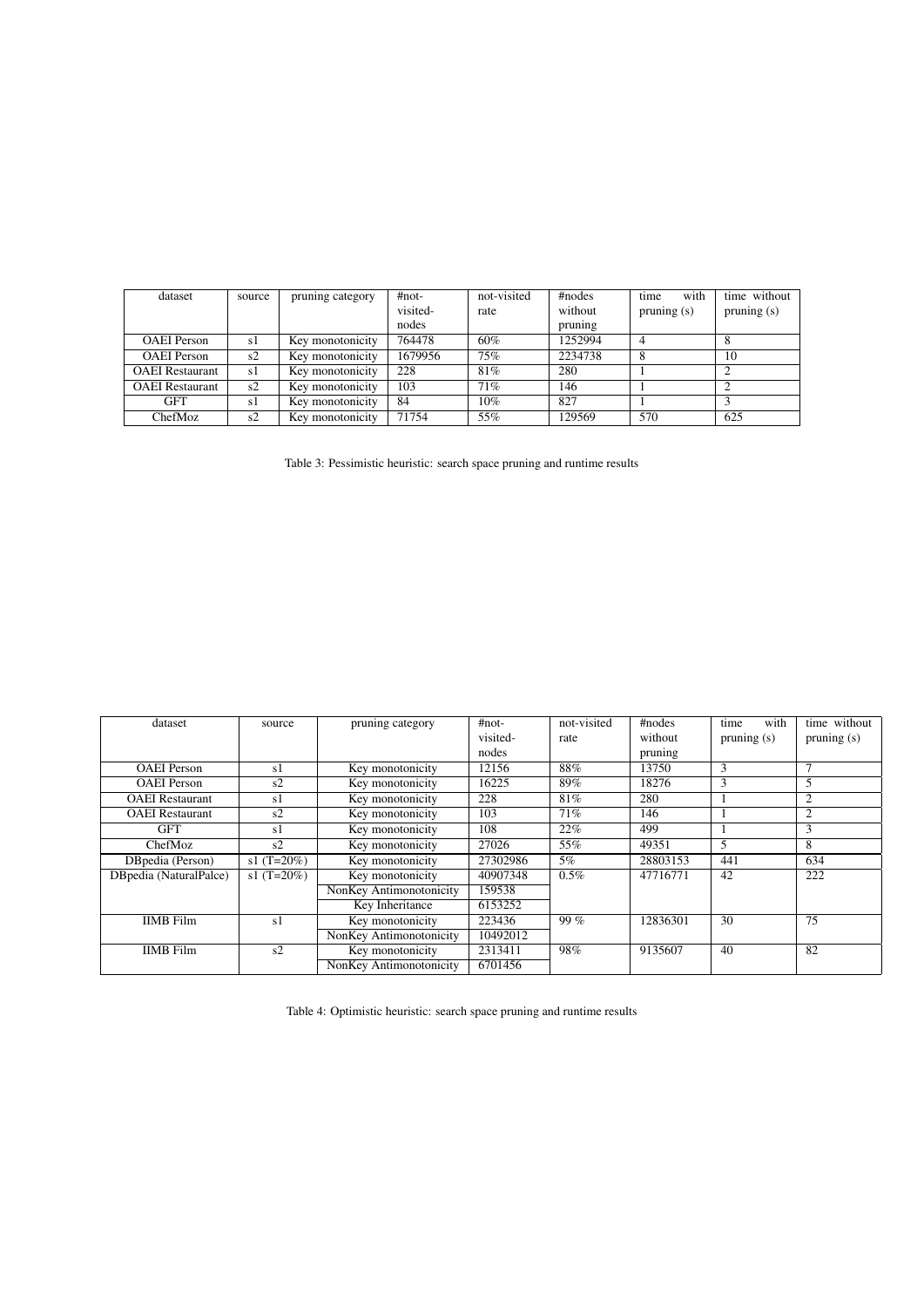More precisely, for each reference pair, the similarity score is modeled by a variable  $x_i$  and the way it depends on other similarity scores is modeled by an equation:  $x_i = f_i(X)$ , where  $i \in [1..n]$  and *n* is the number of reference pairs for which we apply N2R, and  $X = (x_1, x_2, \ldots, x_n)$  is the set of their corresponding variables. Each equation  $x_i = f_i(X)$  is of the form:

$$
f_i(X) = max(f_{i-df}(X), f_{i-ndf}(X))
$$

The function  $f_{i-df}(X)$  is the maximum of the similarity scores obtained for the instances of the data properties and the object properties that belong to a key describing the *i*-th reference pair. In case of a combined key we compute first the average of the similarity scores of the property instances involved in that combined key. The maximum function allows to propagate the similarity scores of the values and the instances having a strong impact. The function *fi*−*nd f*(*X*) is defined by a weighted average of the similarity scores of the literal value pairs (and sets) and the instance pairs (and sets) of data properties and object properties describing the *i*-th instance pair and not belonging to a key. See [\[22\]](#page-21-5) for the detailed definition of  $f_{i-df}(X)$  and  $f_{i-ndf}(X)$ . Solving this equation system is done by an iterative method inspired by the Jacobi method [\[6\]](#page-20-9), which is fast converging on linear equation systems.

The instance pairs for which the similarity is greater than a given threshold *TRec* are reconciled, i.e, an identity link is created between the two instances.

We have compared the obtained results with the available gold-standard using the following standard measures: precision, recall and F-measure. Then, we have compared these results to those that are obtained by N2R: (i) when no keys are declared in the ontology and (ii) when expert keys manually defined for the OAEI'10 contest are declared in the ontology.

*Obtained results on OAEI 2010 datasets.* Tables [5](#page-18-1) and [6](#page-18-2) show the results obtained by N2R in terms of recall, precision and F-measure when: (i) no keys are used, (ii) all KD2R keys are used and (iii) keys defined by experts are used [\[21\]](#page-21-14). Since the domains concerning persons and restaurants are rather common, the expert keys have been declared manually by one of the participants of the OAEI contest 2010, for LN2R tool. If several experts are involved, a *kappa* coefficient [\[3\]](#page-20-10) can be computed to measure their agreement. Since D1 contains not instantiated properties, both the optimistic and pessimistic heuristic have been performed. In Table [5](#page-18-1) we define as KD2R-O the results obtained using keys discovered with the optimistic heuristic and KD2R-P the results obtained using key discovered with the pessimistic heuristic. It should be mentioned that for the datasets D2 and D3 the results given for KD2R are both the results of KD2R-O and KD2R-P, since there are no undetermined keys. We show the results when the threshold *TRec* varies from 1 to 0.8. Since the F-measure expresses the trade-off between the recall and the precision, we first discuss the obtained results according to this measure. Across all datasets and values of *TRec*, the F-measure obtained using KD2R keys is greater than the F-Measure obtained when keys are not available. We can notice that, the results obtained for the Person dataset (D1) are better when we use keys obtained by either KD2R-O or KD2R-P than when the keys are not used. When the threshold is bigger than 0.95 the F-Measure of LN2R using KD2R-O keys is 100%. This is an example that shows that the results using keys found with the optimistic heuristic can be better than the ones found with the pessimistic heuristic. In the restaurant dataset (D2), when  $TRec \ge 0.9$ , the F-measure is almost three times higher than the F-measure obtained when keys are not declared. This big difference is due to the fact that the recall is much higher when KD2R keys are added. Indeed, even when some property values are syntactically different, it suffices that it exists one key for which the property values are similar, to infer any identity link. For example, when *TRec* = 1, the KD2R recall is 95% for the persons dataset while without the keys the recall is 0%. Hence, the more numerous the keys are, the more identity links can be inferred.

Furthermore, our results are very close to the ones obtained using expert keys. For both datasets, the largest difference between KD2R F-measure and the expert's one is 6%. We should also mention that KD2R precision is always higher than the expert precision. Indeed, some expert keys are not verified in the dataset. For example, while the expert has declared *phoneNumber* as a key for the *Restaurant* class,in this dataset some restaurants share the same phone number, i.e, they are managed by the same organization.

These results show that the data linking results are significantly improved, especially in terms of recall, when we compare them to results that can be obtained when the keys are not defined.

In table [7](#page-19-0) we give a comparison between the results obtained by LN2R using KD2R keys with other tools that have used the Person-Restaurant (PR) dataset of OAEI 2010–Instance Matching track. We can notice that the obtained results in terms of F-measure are comparable to those obtained by semi-supervised approaches like ObjectCoref [\[8\]](#page-20-5). It is nevertheless less ef-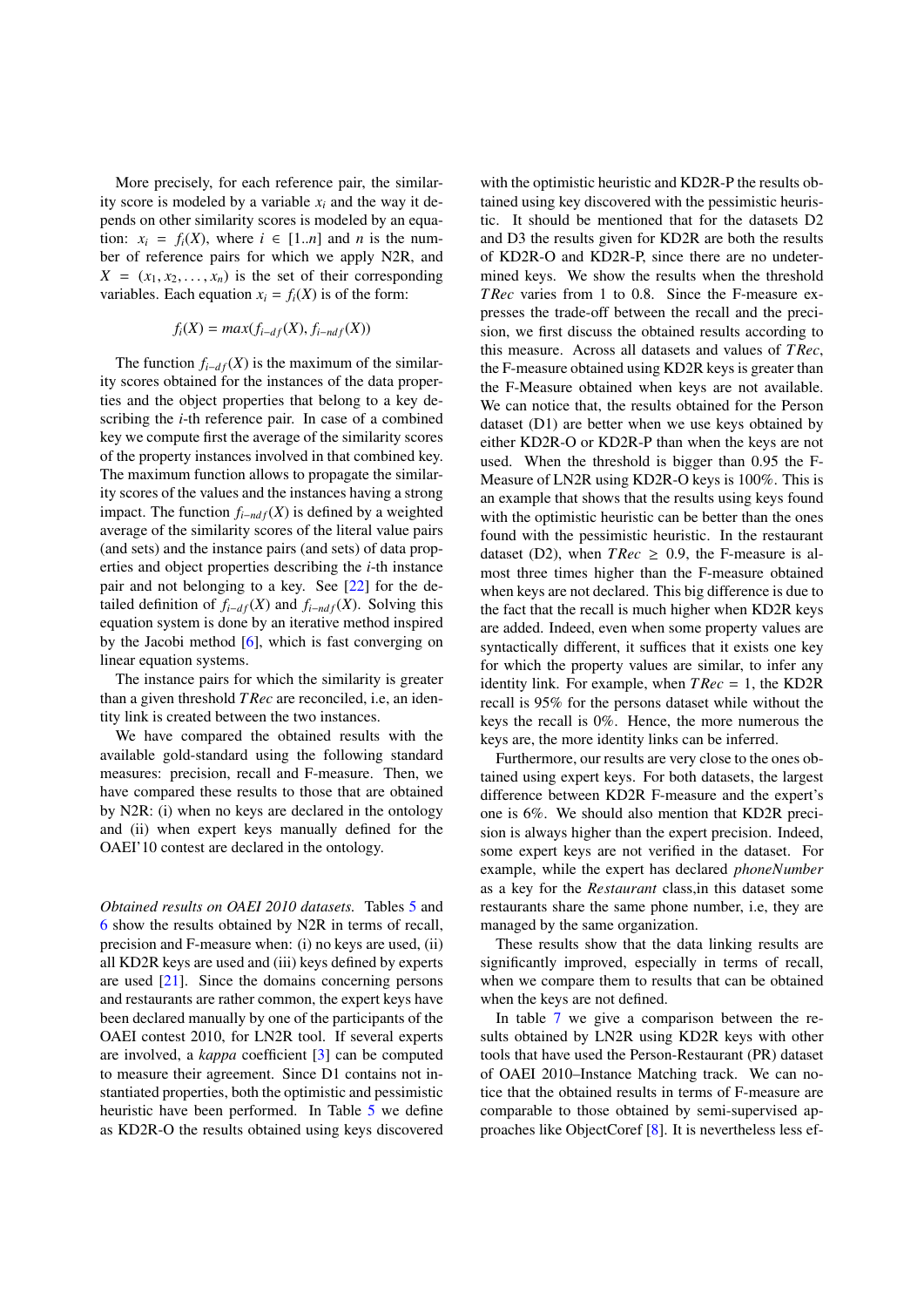<span id="page-18-1"></span>

| TRec             | Keys     | Recall | Precision | F-Measure |
|------------------|----------|--------|-----------|-----------|
| 1                | without  | $0\%$  | - %       | - %       |
|                  | KD2R-O   | 100%   | 100%      | 100%      |
|                  | $KD2R-P$ | 95.00% | 100%      | 97.44%    |
|                  | expert   | 98.40% | 100%      | 99.19%    |
| 0.95             | without  | 61.20% | 100%      | 75.93%    |
|                  | KD2R-O   | 100%   | 100%      | 100%      |
|                  | KD2R-P   | 95.00% | 100%      | 97.44%    |
|                  | expert   | 98.60% | 100%      | 99.30%    |
| $\overline{0.9}$ | without  | 64.2%  | 100%      | 78.20%    |
|                  | KD2R-O   | 100%   | 98.04%    | 99.01%    |
|                  | KD2R-P   | 95.00% | 100%      | 97.44%    |
|                  | expert   | 98.60% | 100%      | 99.30%    |
| 0.85             | without  | 65.20% | 100%      | 78.93%    |
|                  | $KD2R-O$ | 100%   | 81.30%    | 89.68%    |
|                  | KD2R-P   | 99.80% | 100%      | 99.90%    |
|                  | expert   | 99.80% | 100%      | 99.90%    |
| 0.8              | without  | 90.20% | 100%      | 94.85%    |
|                  | KD2R-O   | 100%   | 35.71%    | 52.63%    |
|                  | KD2R-P   | 99.80% | 100%      | 99.90%    |
|                  | expert   | 100%   | 100%      | 100%      |

Table 5: Recall, Precision and F-measure for D1

<span id="page-18-2"></span>

| <b>TRec</b> | Keys              | Recall               | Precision | F-Measure |  |
|-------------|-------------------|----------------------|-----------|-----------|--|
| 1           | without           | $0\%$                | - %       | - %       |  |
|             | KD <sub>2</sub> R | 62.50%               | 80.46%    | 70.35%    |  |
|             | expert            | 76.79%               | 74.78%    | 75.77%    |  |
| 0.95        | without           | 14.29%               | 80.00%    | 24.24%    |  |
|             | KD <sub>2</sub> R | 62.50%               | 80.46%    | 70.35%    |  |
|             | expert            | 77.68%               | 75.00%    | 76.32%    |  |
| 0.9         | without           | 14.29%               | 80.00%    | 24.24%    |  |
|             | KD <sub>2</sub> R | 62.50%               | 80.46%    | 70.35%    |  |
|             | expert            | 77.68%               | 75.00%    | 76.32%    |  |
| 0.85        | without           | 14.29%               | 80.00%    | 24.24%    |  |
|             | KD <sub>2</sub> R | 65.17%               | 80.22%    | 71.92%    |  |
|             | expert            | $77.68\overline{\%}$ | 75.00%    | 76.32%    |  |
| 0.8         | without           | 37.5%                | 80.76%    | 51.21%    |  |
|             | KD2R              | 66.96%               | 79.78%    | 72.81%    |  |
|             | expert            | 77.68%               | 75.00%    | 76.32%    |  |

Table 6: Recall, Precision and F-measure for D2

ficient than approaches that learn linkage rules that are specific to the dataset like KoFuss+GA.

*Obtained results for GFT-ChefMoz dataset.* Table [8](#page-18-3) demonstrates the results obtained by N2R in terms of recall, precision and F-measure when: (i) no keys are used and (ii) KD2R keys are used. We show the re-

<span id="page-18-3"></span>

| <b>TRec</b> | Keys              | Recall | Precision | F-Measure |
|-------------|-------------------|--------|-----------|-----------|
| 1           | without           | 45.67% | 100%      | 62.71%    |
|             | KD <sub>2</sub> R | 60.49% | 100%      | 75.38%    |
| 0.95        | without           | 50.61% | 100%      | 67.21%    |
|             | KD2R              | 60.49% | 100%      | 75.38%    |
| 0.9         | without           | 50.61% | 100%      | 67.21%    |
|             | KD2R              | 60.49% | 100%      | 75.38%    |
| 0.85        | without           | 50.61% | 100%      | 67.21%    |
|             | KD2R              | 60.49% | 100%      | 75.38%    |
| 0.8         | without           | 54.32% | 100%      | 70.39%    |
|             | KD2R              | 60.49% | 100%      | 75.38%    |
| 0.75        | without           | 54.32% | 100%      | 70.39%    |
|             | KD2R              | 60.49% | 100%      | 75.38%    |
| 0.7         | without           | 60.49% | 100%      | 75.38%    |
|             | KD <sub>2</sub> R | 61.72% | 100%      | 76.33%    |

Table 8: Recall, Precision and F-measure for D3

sults when the threshold *TRec* takes values in the interval [0.7..1]. For both datasets and for every *TRec* value, the F-measure found using KD2R keys is greater than the F-Measure when keys are missing.

This difference is due to the fact that the recall is always higher when KD2R keys are added. Indeed, even when some property values are syntactically different, it suffices that it exists one key for which the property values are similar, to infer the reconciliation. For example, when  $TRec = 1$ , the KD2R recall is 60% for the persons dataset while without the keys the recall is 45%. Hence, the more numerous the keys are, the more reconciliation decisions can be inferred.

As in D1 and D2, the above results show that the data linking results are significantly improved, in particular in terms of recall, when we compare them to results obtained when the keys are not defined.

#### <span id="page-18-0"></span>8. Related Work

The problem of key discovery in RDF datasets in the setting of the semantic web is similar to the key discovery problem in relational databases. Nevertheless, in database area the approaches do not consider the semantics defined in the ontology (e.g. the subsumption relation that can be defined between classes). Besides, in the relational context, the key discovery problem is a sub-problem of Functional Dependencies (FDs)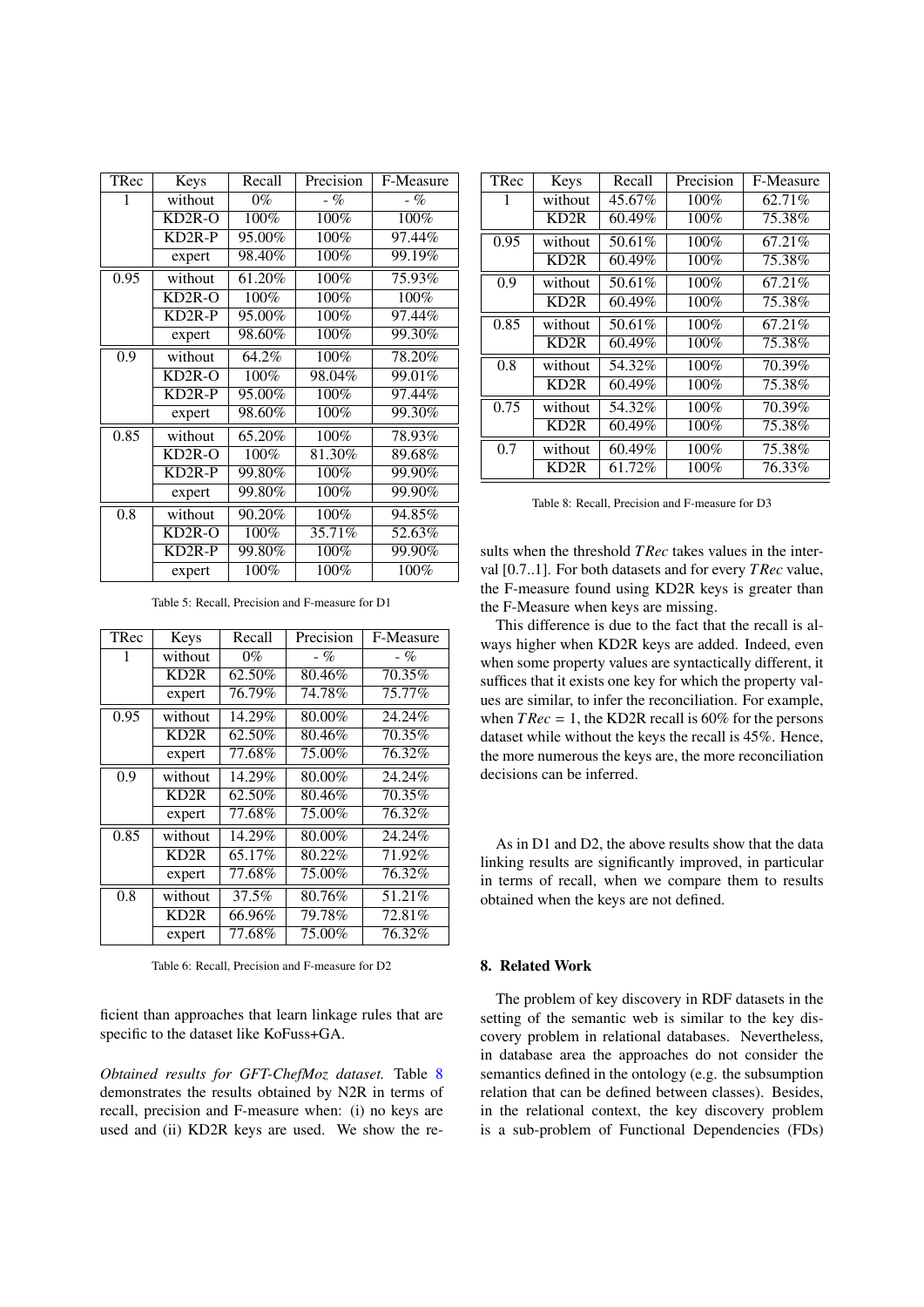<span id="page-19-0"></span>

| Dataset    | $N2R+KD2R-P$ | N2R+KD2R-O | <b>ASMOV</b> | LN2R          | CODI       | <b>ObjectCoref</b> | <b>RIMOM</b> | KnoFuss+GA |
|------------|--------------|------------|--------------|---------------|------------|--------------------|--------------|------------|
| Person.    | 0.99         | .00        | 1.00         | 00.1          | 0.91       | 1.00               | 1.00         | 00.1       |
| Restaurant | 0.728        |            | 0.70         | .77<br>U. I J | $\sqrt{2}$ | 0.73               | 0.81         | 0.78       |

Table 7: Comparison of F-Measure with other tools on PR dataset of OAEI 2010 benchmark

discovery from data. Indeed, a FD states that the value of one attribute is uniquely determined by the values of some other attributes.

Keys or FDs can be used for different purposes. Some approaches focus on finding approximate keys or FDs. Blocking methods aim at using approximate keys to reduce the number of instance pairs that have to be compared by a data linking tool  $(13)$ ,  $[24]$ ). In  $[24]$ , discriminating data type properties (i.e approximate keys) are discovered from a dataset. Then, only the instance pairs that have similar litteral values for these discriminating properties are selected. These properties are chosen using unsupervised learning techniques and keys of size *n* are explored only if there is no key of size *n* − 1 with a discriminative power higher enough. In more details, the aim here is to find the best approximate keys to construct blocks of instances and not to discover the largest set of valid minimal keys that can be used to link data. Other approaches use approximate keys to infer probable identity links. In [\[25\]](#page-21-6), the authors discover (inverse) functional properties from data sources where the UNA is fullfilled (i.e. non composite keys). The functionality degree of a property is computed to generate probable identity links. More precisely, for one instance, the local functionality degree of a property is the number of distinct values (or instances) that are the object of the property when the considered instance is the subject. The functionality degree of one property is the harmonic mean of the local functionality degrees across all the instances; the inverse functionality degree is defined analogously. In a data mining setting, the framework defined by [\[12\]](#page-21-17) can be used to discover approximate keys. In this approach, a levelwise algorithm starts from the longuest keys and the partial order that can be defined between keys is used to avoid exploring subsets of non keys.

Functional dependencies can be used in reverse engineering, query optimization or for data mining purposes. [\[29\]](#page-21-18) proposes a way of retrieving non composite probabilistic FDs from a set of data sources. Two strategies are proposed: the first merges the data before discovering FDs, while the second merges the FDs obtained from each data source. In order to find the approximated FDs that hold in a relation, TANE [\[9\]](#page-20-11) partitions the tuples into groups based on their attribute values. When the size of the partition is 1, the partition is eliminated based on the fact that its data cannot represent counter-examples of more complex functional dependencies, so the partition is eliminated. In this work, the FD is associated to an error measure which is the minimal fraction of tuples to remove for the key to hold in the dataset. In  $[2]$ , the authors have developed an approach based on TANE [\[9\]](#page-20-11) algorithm to discover pseudo-keys for which a few instances may have the same values for the properties of a key. In all these aproaches, to compute the confidence degree or the error measure that can be associated to a key or a FD, all the data have to be explored.

Other approaches aim to enrich the ontology and/or use the keys to generate identity links between pairs of instances that can be propagated to other pairs of instances ([\[22,](#page-21-5) [1\]](#page-20-3)). Such approaches are called collective or global approaches of data linking. For example, if the approach can find that two paintings are the same, then their museums can be linked and this link will lead to generate identity links between the cities where the museums are located in. Other approaches, such as [\[31\]](#page-21-19) discover keys or semantic dependencies to detect erroneous data. For these kinds of approaches, only keys that are as correct as possible (i.e. valid with regard to the dataset) are useful.

In the context of Open Linked Data, [\[17\]](#page-21-11) have proposed a supervised approach to learn (inverse) functional properties on a set of reconciled data.

In the relational context, the Gordian method [\[23\]](#page-21-12) allows discovering composite keys that can be used in tasks related to data integration, anomaly detection, query formulation, query optimization, or indexing. In order to avoid checking all the possible combinations of candidate keys, the method discovers first the maximal non-keys and use them to derive the minimal keys. To optimize the prefix tree exploration, this method exploits the anti-monotonicity property of a non key. Nevertheless, it is assumed that the data are completely described (without null values). Furthermore, multivalued attributes are not taken into account.

KD2R aims to discover keys that are correct with regard to a set of data sources. The approach does not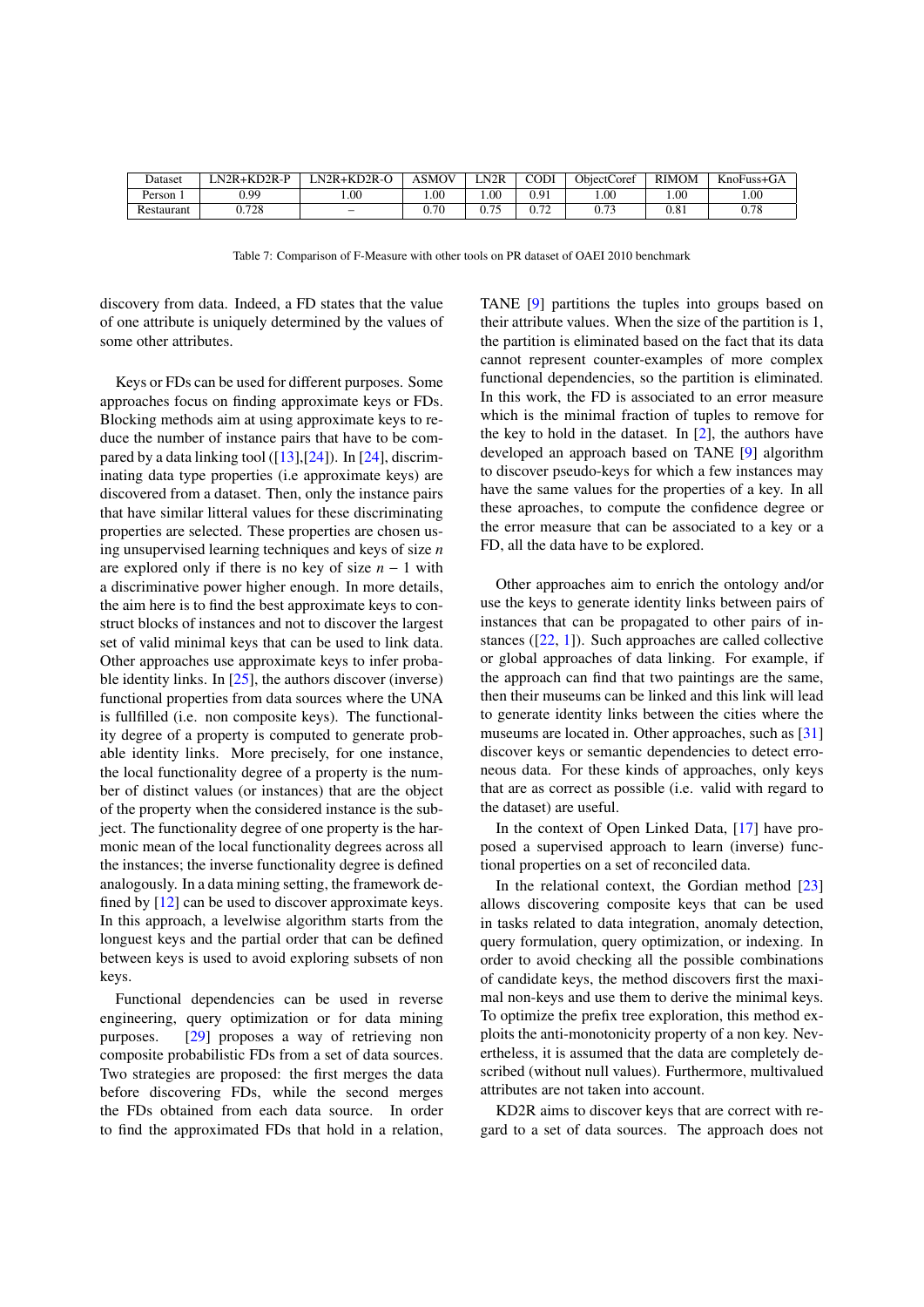need training data and exploits data sources where the UNA is fullfilled. One important feature of KD2R is that it can discover composite keys. Indeed, non composite keys are not frequent in real datasets, and the more numerous the keys are, the more the number of decisions increases. Furthermore, KD2R do not need to explore all the data for each property expression combination. Unlike [\[2\]](#page-20-6), KD2R do not discover approximate keys (pseudo-keys) that allows few redundancies. However, KD2R distinguishes keys from undetermined keys when not instantiated properties prevent the system to decide whether a set of properties is a key or not. Since the approach is defined in the setting of the semantic Web, it takes into account the subsumption relation defined between classes, multivaluations and incomplete data.

[\[16,](#page-21-3) [10,](#page-20-4) [15\]](#page-21-2) discover expressive linkage rules which specify the conditions two data items must fulfill to be linked: data transformations, similarity measures, thresholds and the aggregation function. These rules are learnt on a set of existing links [\[10,](#page-20-4) [15\]](#page-21-2) or on a dataset where UNA is fulfilled [\[16\]](#page-21-3) using genetic programming techniques. These rules are specific to the vocabulary used in the datasets while keys do not take into account such kind of information. Keys express conceptual knowledge that can be used either to infer identity links logically or to generate similarity functions as in [\[22\]](#page-21-5).

### <span id="page-20-7"></span>9. Conclusions and Future Work

In this paper, we have described the method KD2R which aims to discover keys in RDF data in order to use them in data linking. These data conform to distinct ontologies that are aligned and are described in RDF files for which the UNA is fulfilled. KD2R takes into account the properties that the RDF files may have: incompleteness and multi-valuation. Since the data may be numerous, the method discovers maximal undetermined/non keys that are used to compute keys and merge them if keys are discovered from different datasets. Furthermore, the approach exploits key inheritance due to subsumption relations between classes to prune the key search for a given class.

The experiments have been conducted on five datasets. Two datasets have been used in OAEI evaluation initiative and three datasets have been collected from the Web of data. These experiments showed that the use of KD2R keys improves significantly the results obtained by a knowledge-based data linking method, in terms of recall. Furthermore, the experiments showed

the scalability of KD2R as it is capable of handling big datasets that contain millions of triples.

In the future, we plan to perform additional experiments in order to show the generality of the approach when applied on other application domains. Moreover, we will study heuristics that determine the best order of the property expressions in the prefix tree. It would be also interesting to study more deeply the automatic key discovery problem when the UNA is not fulfilled and/or the data contain errors. This can be done by relaxing the validity constraint and finding keys where exceptions are allowed. Therefore, KD2R approach will be extended to find maximal non keys having at least  $\alpha$  (a threshold fixed by the user) redundancies. Those maximal non-keys will be used to derive keys that are valid with  $\beta$  exceptions. Finally, we are interested in studying how paths of property expressions, that can uniquely identify an entity, can be automatically discovered.

#### 10. Acknowledgment

This work is supported by the French National Research Agency: "Quality and Interoperability of Large Catalogues of Documents" project (QUALINCA-ANR-2012-CORD-012- 02).

#### References

- <span id="page-20-3"></span>[1] Arasu, A., Ré, C., Suciu, D., 2009. Large-scale deduplication with constraints using dedupalog, in: ICDE, pp. 952–963.
- <span id="page-20-6"></span>[2] Atencia, M., David, J., Scharffe, F., 2012. Keys and pseudokeys detection for web datasets cleansing and interlinking, in: EKAW, pp. 144–153.
- <span id="page-20-10"></span>[3] Cohen, J., 1968. Weighted kappa: nominal scale agreement with provision for scaled disagreement or partial credit. Psychological Bulletin 70, 213–220.
- <span id="page-20-1"></span>[4] Elmagarmid, A.K., Ipeirotis, P.G., Verykios, V.S., 2007. Duplicate record detection: A survey. IEEE Transactions on Knowledge and Data Engineering 19, 1–16.
- <span id="page-20-0"></span>[5] Ferrara, A., Nikolov, A., Scharffe, F., 2011. Data linking for the semantic web. Int. J. Semantic Web Inf. Syst. 7, 46–76.
- <span id="page-20-9"></span>[6] Golub, G.H., Loan, C.F.V., 1996. Matrix computations (3rd ed.). Johns Hopkins University Press, Baltimore, MD, USA.
- <span id="page-20-8"></span>[7] Gonzalez, H., Halevy, A.Y., Jensen, C.S., Langen, A., Madhavan, J., Shapley, R., Shen, W., Goldberg-Kidon, J., 2010. Google fusion tables: web-centered data management and collaboration, in: SIGMOD Conference, pp. 1061–1066.
- <span id="page-20-5"></span>[8] Hu, W., Chen, J., Qu, Y., 2011. A self-training approach for resolving object coreference on the semantic web, in: WWW, pp. 87–96.
- <span id="page-20-11"></span>[9] Huhtala, Y., Kärkkäinen, J., Porkka, P., Toivonen, H., 1999. Tane: An efficient algorithm for discovering functional and approximate dependencies. The Computer Journal 42, 100–111.
- <span id="page-20-4"></span>[10] Isele, R., Bizer, C., 2012. Learning expressive linkage rules using genetic programming. PVLDB 5, 1638–1649.
- <span id="page-20-2"></span>[11] Low, W.L., Lee, M.L., Ling, T.W., 2001. A knowledge-based approach for duplicate elimination in data cleaning. Information Systems 26, 585–606.